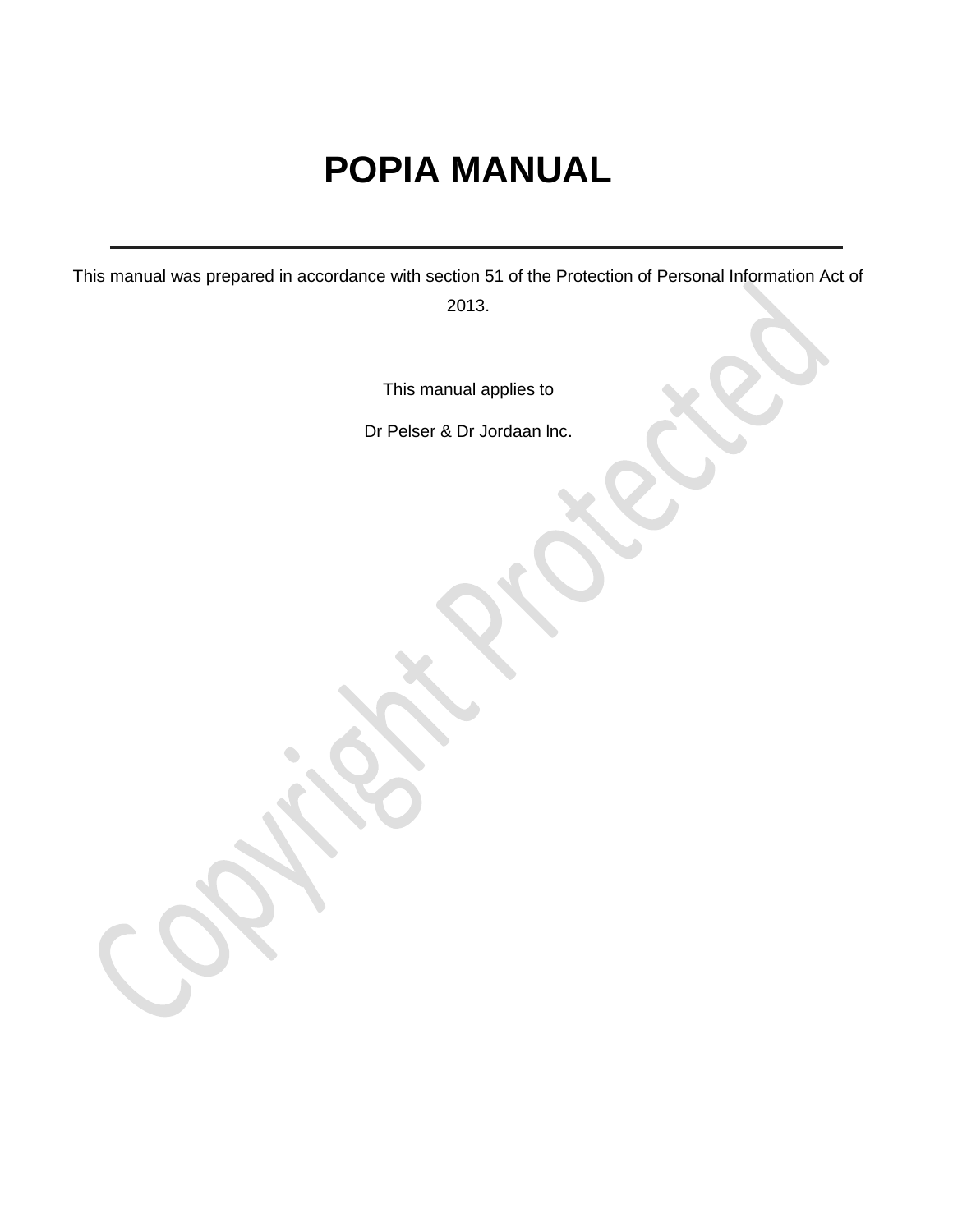## **1. BACKGROUND TO THE PROMOTION OF ACCESS TO INFORMATION ACT**

This MANUAL on data protection explains what information Dr Pelser & Dr Jordaan lnc. collects while you are visiting the website and how this information is used.

We place great importance on the security of all personal data associated with our users. We have security measures in place to protect against the loss, misuse and alteration of personal information under our control. For example, every piece of data that you provide via our website will be encrypted using Secure Sockets Layer (SSL) technology to prevent unauthorized access to a collection of such data. Our security and privacy policies are periodically reviewed and adjusted as necessary and only authorized personnel has access to personal information.

Parliament assented to POPIA on 19 November 2013. The commencement date of section 1, Part A of Chapter 5, section 112 and section 113 is 11 April 2014. The commencement date of the other sections is 1 July 2020 (with the exception of section 110 and 114(4). The President of South Africa has proclaimed the POPI commencement date to be 1 July 2020.

POPIA or POPI was promulgated on 26 November 2013. The Protection of Personal Information Act (POPIA) is intended to promote the right to privacy in the Constitution, while at the same time protecting the flow of information and advancing the right of access to and protection of information.

## **2. Dr Pelser & Dr Jordaan lnc.**

Orthopaedic Hand Surgeons / Specialist Practice

## **3. Definitions**

The Protection of Personal Information Act (POPIA) involves three parties (who can be natural or juristic persons):

- The data subject: the person to whom the information relates.
- The responsible party: the person who determines why and how to process. For example, profit companies, non-profit companies, governments, state agencies and people. Called controllers in other jurisdictions.
- The operator: a person who processes personal information on behalf of the responsible party. For example, an IT vendor. Called processors in other jurisdictions.

The Protection of Personal Information Act places various obligations on the responsible party, which is the body ultimately responsible for the lawful processing of personal information. Responsible parties should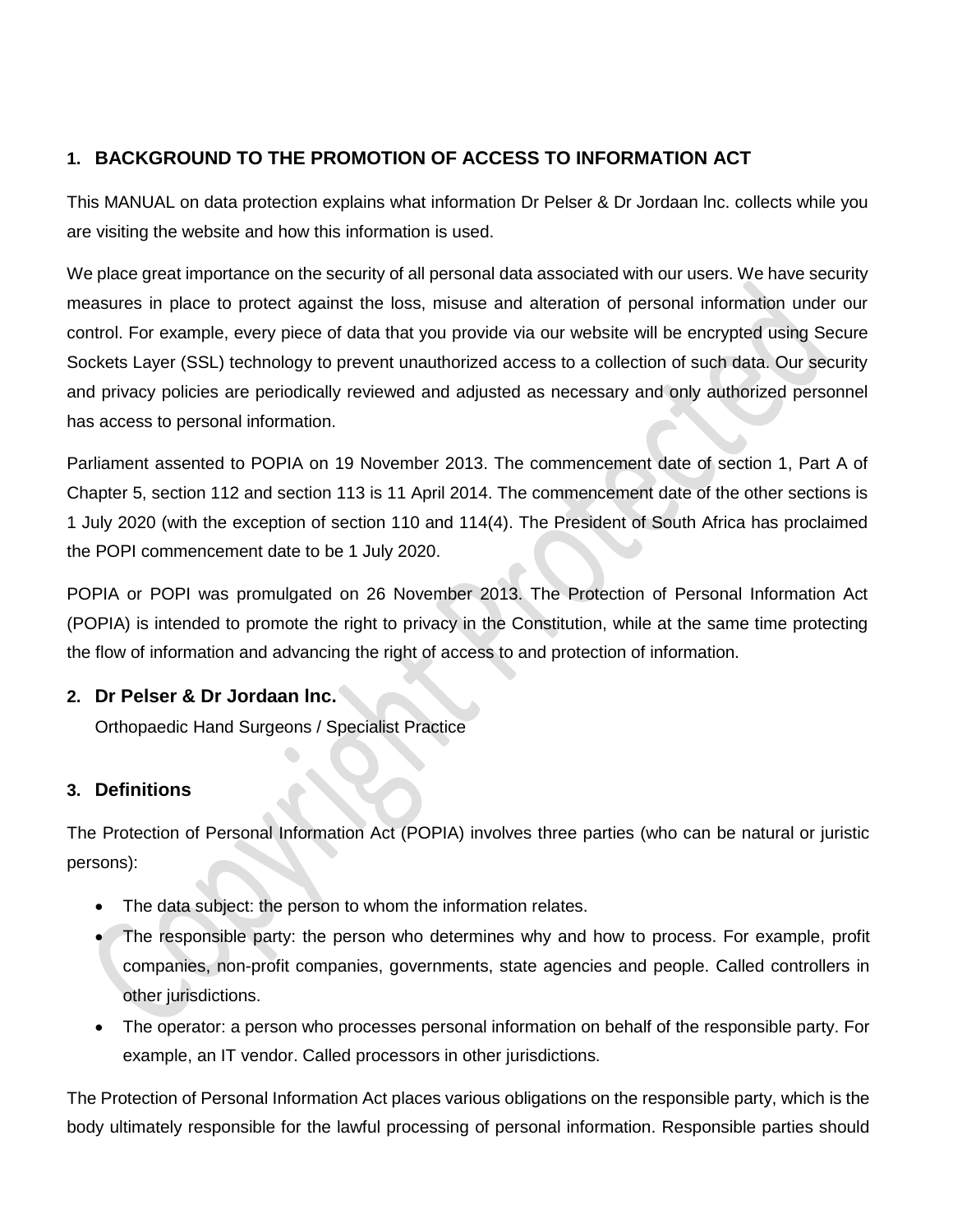only use operators that can meet the requirements of lawful personal information processing prescribed by the Protection of Personal Information Act.

As set out above, responsible parties determine the purpose for processing information, what information is processed, for how long and how it is processed. Where an operator is involved, the responsible party will still determine the purpose for processing etc but will outsource the processing of the information to the operator. The responsible party therefore still makes all decisions in relation to the information and the operator acts in accordance with these decisions and on the instructions from the responsible party.

The responsible party remains ultimately accountable for ensuring that POPIA is complied with by both itself and all operators providing services to the responsible party. The outsourcing or sub-contracting of any processing activities to operators does not absolve the responsible party from liability. If the operator contravenes POPIA, the responsible party will still be held liable by the Information Regulator.

As with many other relationships, a contractual agreement between a responsible party and operator will prove very useful and high highly recommended in order to definitively address and govern the roles of each party and the boundaries of the relationship.

An agreement between the responsible party and operator should address, at the least, the following points:

- That the operator only acts within the ambit of the agreement/mandate with the responsible party;
- The purpose for processing of the information;
- What information may be processed by the operator;
- What the operator may or may not do with the information outside of the processing mandate;
- A duty to protect the information received, not share it with third parties without consent, to keepthe information received confidential and to otherwise act within the ambit of POPIA;
- Limit the operator from appointing further operators without the responsible party's knowledgeor consent; and
- Liability for the operator\*.

As mentioned above, the responsible party will be held ultimately liable by the Information Regulator for a breach of POPIA by the operator. The Information Regulator will impose this liability on the responsible party where the breach occurred within the scope of the mandate agreement between the responsible party and the operator and will not be diverted to the operator where the breach is as a result of the operator's failure to uphold the principles of POPIA.

Therefore, the agreement between the responsible party and the operator is extremely important for the responsible party as this agreement can result in the responsible party holding the operator liable for any claims that the Information Regulator and/or data subjects (the people whose personal information is being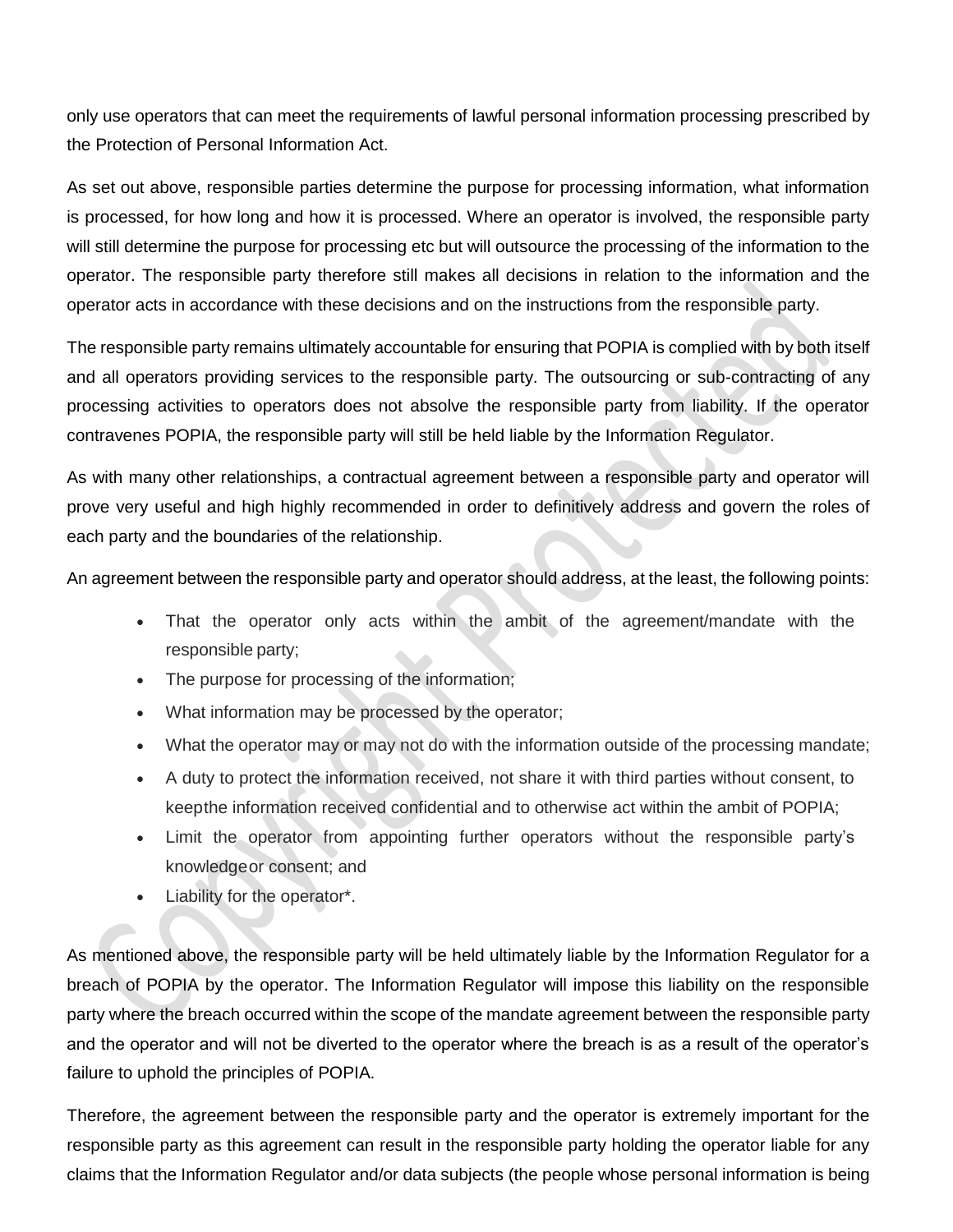processed) bring against the responsible party as a result of a breach of POPIA by the operator. A liability clause will allow the responsible party to bring a claim for any loss suffered by the responsible party as a result of the operator's negligence or breach of POPIA.

Some relief for a responsible party in this regard is where an operator breaches POPIA where the operator has exceeded its mandate. In these circumstances, the operator is seen to be acting as a responsible party in regard to the personal information as the operator is determining the purposes and means of processing.

## **4. PURPOSE OF THE POPIA MANUAL**

POPIA establishes the rights and duties that are designed to safeguard personal data. In terms of POPIA, the legitimate needs of organisations to collect and use personal data for business and other purposes are balanced against the right of individuals to have their right of privacy, in the form of their personal details, respected.

POPIA applies to a particular activity, i.e., the processing of personal data, rather than a particular person or organisation. Therefore, if you process personal data then you must comply with POPIA and, in particular, you must handle personal data in accordance with POPIA' s data protection principles.

Therefore, if you collect or hold information about an identifiable individual or if you use, disclose, retain or destroy that information, you are likely to be processing personal data. The scope of POPIA is very wide and it applies to almost everything you might do with an individual's personal details including details of your employees.

## **5. CONTACT DETAILS OF THE MANAGING DIRECTOR**

Managing Directors: Dr PC Pelser & PW Jordaan

Registered Address: 19 Gloucester Ln, George Central, George, 6530

Postal Address: N/A

Telephone Number: 044 050 1352

Website: <http://gardenroutehandsurgeon.co.za/>

## **6. THE INFORMATION OFFICER**

POPI designates the head of the business as the Information Officer. Depending on the type of business, the Information Officer will therefore be the sole trader, a partner in a partnership or CEO (or equivalent) in a company or CC.

The head of the business can delegate his or her responsibilities as Information Officer to any other duly authorised person. However, it is important to note that whoever "determines the purpose of and means for processing personal information" remains ultimately responsible for ensuring that the processing of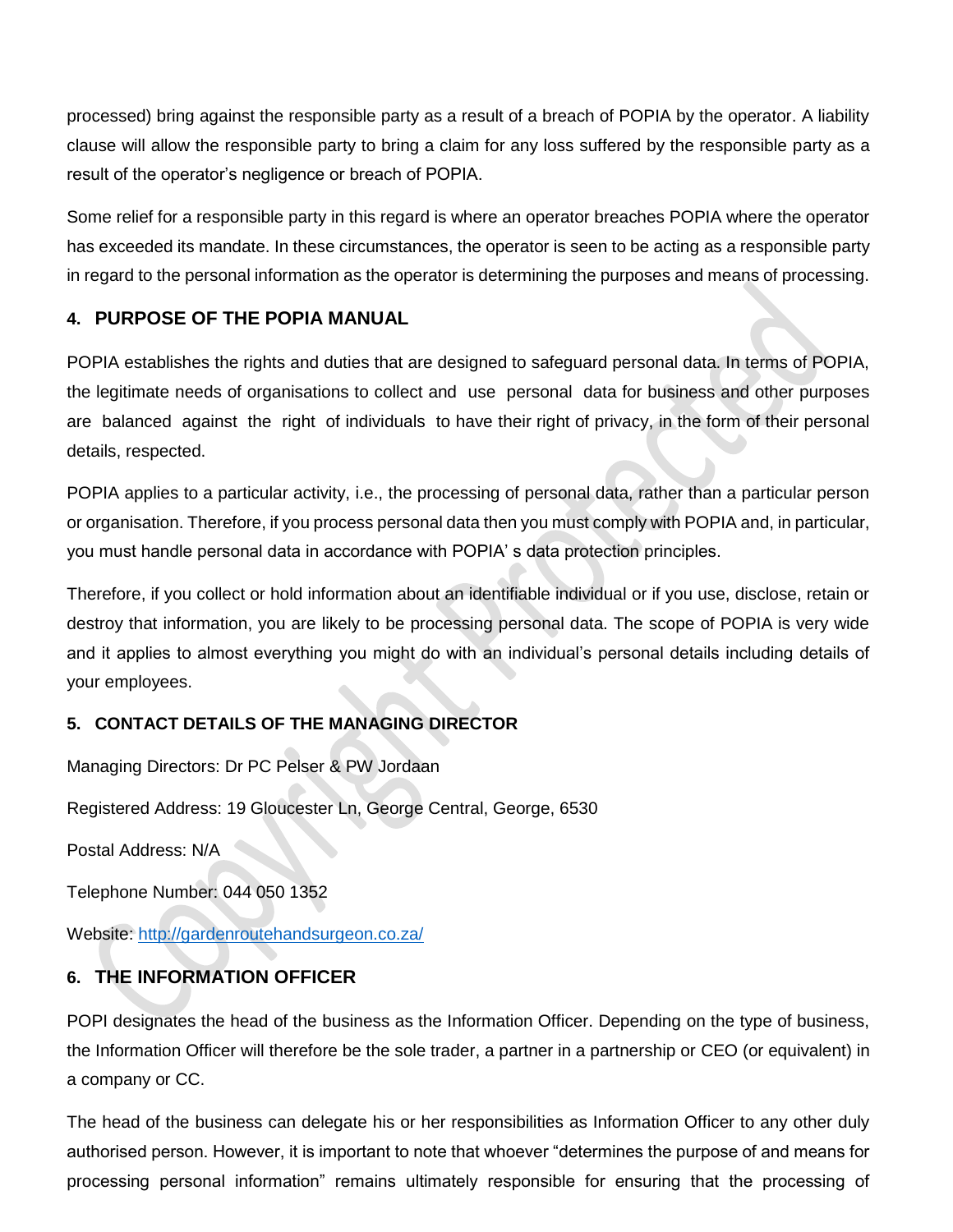personal information is done in a lawful manner and "retains the accountability and responsibility for any power or the functions authorised to that person".

# **The Guidance Note specifies that "Each subsidiary of a group of companies must register its Information Officer".**

The Information Officer must appoint as many Deputy Information Officers as necessary. For example, the appointment of Deputy Information Officers may become necessary to make the organisations records as accessible as reasonably possible for requesters. This must be done in writing, specifically using Template "B" in the Guidance Note which also stipulates that the DIO "should report to the highest management office within a Body" and therefore must be an employee.

## **7. DUTIES AND RESPONSIBILITES**

Duties and responsibilities of the Information Officer? The specific duties are spelled out for us in the Guidance Note.

The Act stipulates the following general responsibilities:

- 1. to encourage compliance with POPI;
- 2. dealing with requests made to the organisation in relation to POPI (for instance, requests from Data Subjects to update or view their personal information);
- 3. working with the Regulator in relation to investigations;
- 4. otherwise ensuring compliance with POPI;
- 5. as may be prescribed (i.e. keep an eye on the Regulator's website!).

Information Officers need to be registered with the Regulator before taking up their duties.

## **Regulation 4 lists the following prescribed responsibilities in addition to those listed above:**

- **Compliance framework:**
	- o Develop and implement a compliance framework;
	- o ensure it is monitored and maintained over time;
	- $\circ$  (this could be captured in a privacy charter or framework document that outlines who is responsible for what and which policies apply).

## **Personal information impact assessment ("PIIA")**

- $\circ$  conduct a PIIA to ensure that adequate measures and standards exist in order to comply the conditions for the lawful processing of personal information (as defined in Chapter 3 of POPIA);
- **POPIA Manual: ensure that your organisation has a POPIA manual;**
	- $\circ$  ensure it is monitored, maintained and made available as prescribed by PAIA;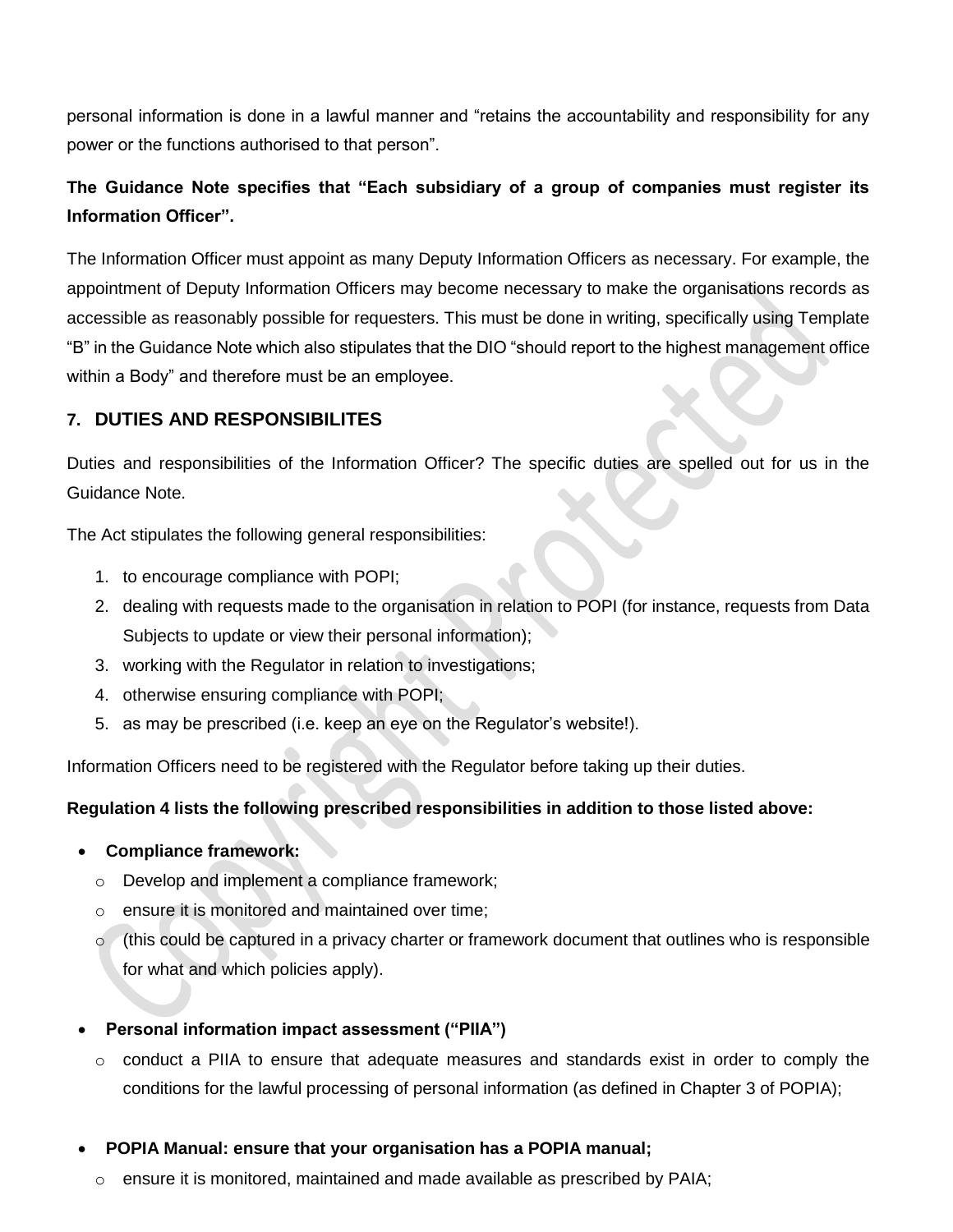$\circ$  provide copies of the manual to anyone who asks for it (the Regulator may determine in future that a fee must be paid for this).

#### **Enable Data Subject Participation**

- $\circ$  develop measures and adequate systems to process requests for information or access to information;
- **Awareness Training: conduct internal awareness sessions regarding:**
	- $\circ$  the provisions of the POPI Act;
	- o the regulations made in terms of the Act;
	- o codes of conduct, or
	- o information obtained from the Regulator;
	- $\circ$  (this will need to be ongoing as the Regulator provides updates, guidelines, new regulations, or as new codes of conduct become enforceable).

#### **On a day to day basis the Information Officer may find themselves:**

- making recommendations and raising concerns where appropriate;
- documenting information processing procedures;
- evaluating and further developing data protection and security policies;
- suggesting, selecting and implementing technical security measures;
- drafting forms and contracts appropriate for data protection;
- selecting employees, service providers and others to be involved in the processing of personal information;
- monitoring data privacy and security measures as well as the proper use of data processing programs;
- handling complaints relating to personal information;
- employee training; and
- preparing, submitting and maintaining notifications to [the Regulator].

## **8. CONTACT DETIALS OF THE INFORMATION OFFICER**

**Information Officer:** Dr PC Pelser

**Physical Address:** 19 Gloucester Ln, George Central, George, 6530

**Telephone Number:** 044 050 1352

**Email:** [info@gardenroutehandsurgeon.co.za](mailto:info@gardenroutehandsurgeon.co.za)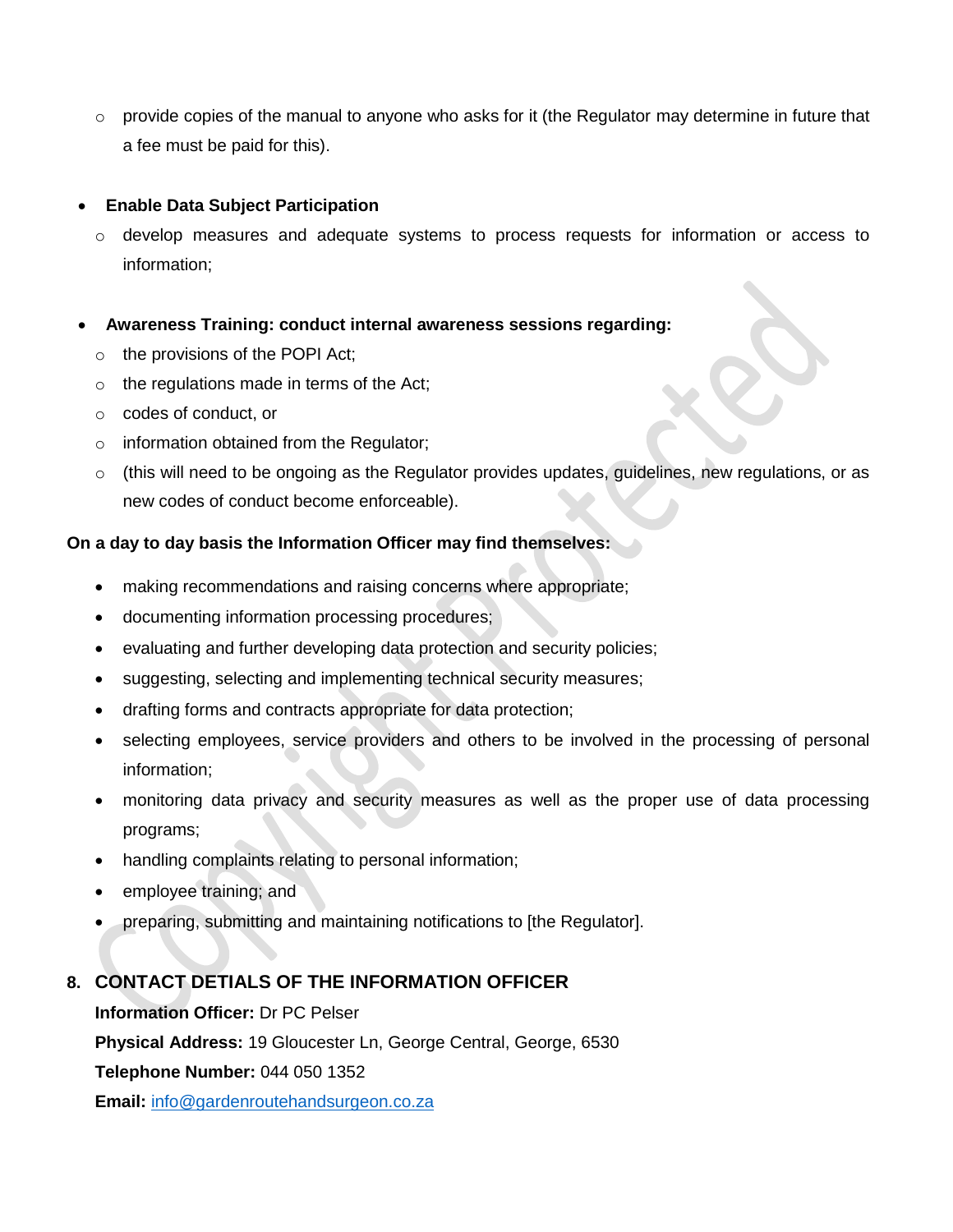## **9. WHAT INFORMATION DO WE COLLECT?**

#### **Collection of Personal Information**

We collect and process your Personal Information mainly to provide you with access to our services and products, to help us improve our offerings to you, to support our contractual relationship with you and for certain other purposes explained below. The type of information we collect will depend on the purpose for which it is collected and used. We will only collect information that we need for that purpose.

We collect information directly from you where you provide us with your personal details, for example when you purchase or supply a product or services to or from us or when you submit enquiries to us or contact us. Where possible, we will inform you what information you are required to provide to us and what information is optional.

Examples of information we collect from you are:

- name
- address
- email address
- telephone/cell number
- user-generated content, posts and other content you submit to our website

We collect and process your Personal Information mainly to provide you with access to our services and products, to help us improve our offerings to you, to support our contractual relationship with you and for certain other purposes explained below. The type of information we collect will depend on the purpose for which it is collected and used. We will only collect information that we need for that purpose.

#### **Collection of Non-Personal Information**

We may automatically collect non-Personal Information about you such as the type of internet browsers you use or the website from which you linked to our website. We may also aggregate details which you have submitted to the site (for example, the products or services you are interested in). You cannot be identified from this information and it is only used to assist us in providing an effective service on this web site. We may from time to time supply third parties with this non-personal or aggregated data for uses in connection with this website.

#### **Cookies policy**

The Internet pages of Dr Pelser & Dr Jordaan lnc. use cookies. Cookies are text files that are stored in a computer system via an Internet browser. Many Internet sites and servers use cookies. Many cookies contain a so-called cookie ID. A cookie ID is a unique identifier of the cookie. It consists of a character string through which Internet pages and servers can be assigned to the specific Internet browser in which the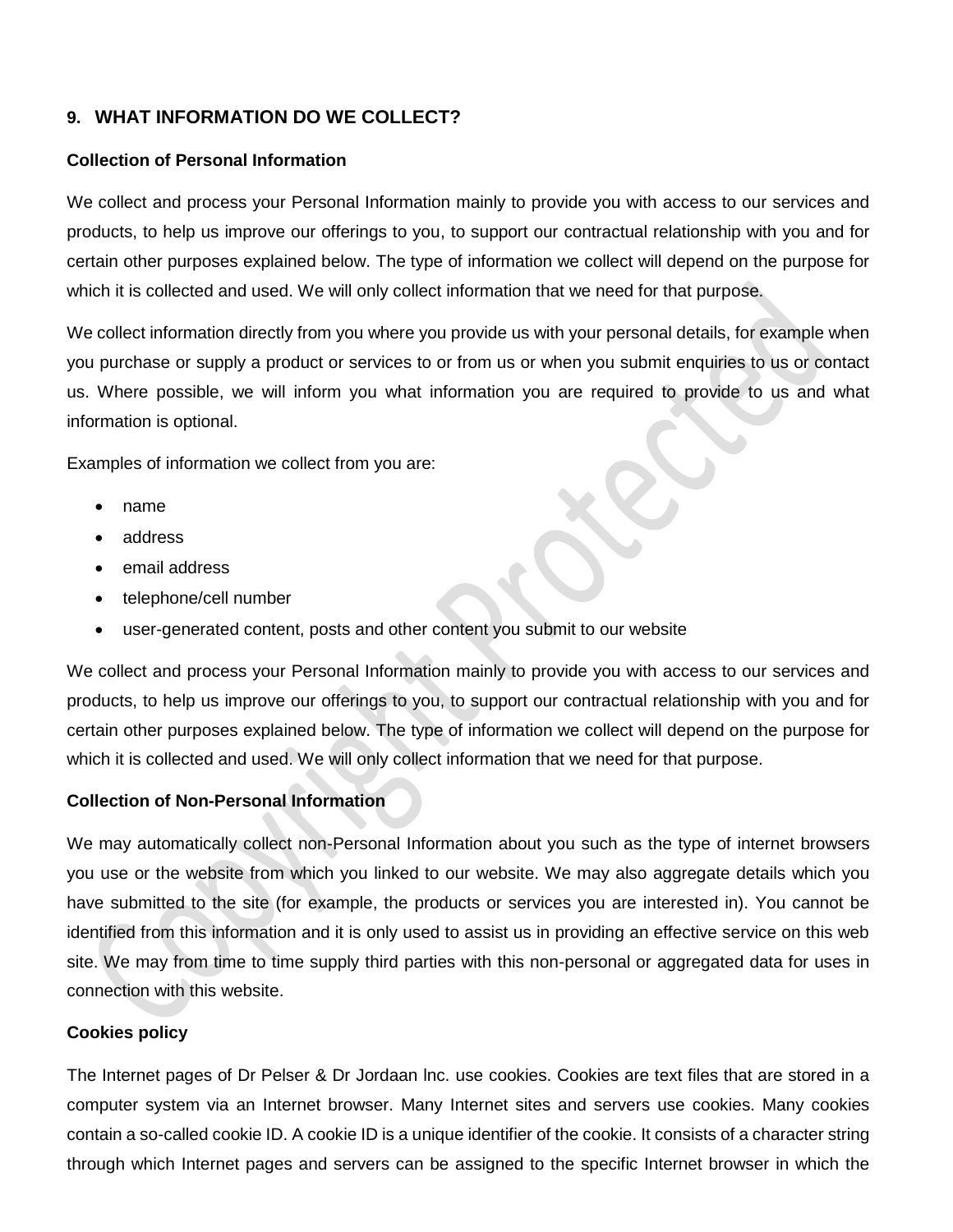cookie was stored. This allows visited Internet sites and servers to differentiate the individual browser of the data subject from other Internet browsers that contain other cookies. A specific Internet browser can be recognized and identified using the unique cookie ID.

Through the use of cookies, we can provide the users of this website with more user-friendly services that would not be possible without the cookie setting. By means of a cookie, the information and offers on our website can be optimized with the user in mind. Cookies allow us, as previously mentioned, to recognize our website users. The purpose of this recognition is to make it easier for users to utilize our website. The website user that uses cookies, e.g. does not have to enter access data each time the website is accessed, because this is taken over by the website, and the cookie is thus stored on the user's computer system.

Another example is the cookie of a shopping cart in an online shop. The online store remembers the articles that a customer has placed in the virtual shopping cart via a cookie.

The data subject may, at any time, prevent the setting of cookies through our website by means of a corresponding setting of the Internet browser used, and may thus permanently deny the setting of cookies. Furthermore, already set cookies may be deleted at any time via an Internet browser or other software programs. This is possible in all popular Internet browsers. If the data subject deactivates the setting of cookies in the Internet browser used, not all functions of our website may be entirely usable.

#### **Registration on our website**

The data subject has the possibility to register on the website of the Responsible Party with the indication of personal data. Which personal data are transmitted to the Responsible Party is determined by the respective input mask used for the registration. The personal data entered by the data subject are collected and stored exclusively for internal use by the Responsible Party, and for his own purposes. The Responsible Party may request transfer to one or more operators (e.g., a parcel service) that also uses personal data for an internal purpose which is attributable to the Responsible Party.

By registering on the website of the Responsible Party, the IP address - assigned by the Internet service provider (ISP) and used by the data subject - date, and time of the registration are also stored. The storage of this data takes place against the background that this is the only way to prevent the misuse of our services, and, if necessary, to make it possible to investigate committed offenses. Insofar, the storage of this data is necessary to secure the Responsible Party. This data is not passed on to third parties unless there is a statutory obligation to pass on the data, or if the transfer serves the aim of criminal prosecution.

The registration of the data subject, with the voluntary indication of implied consent that the personal data, is intended to enable the Responsible Party to offer the data subject contents or services that may only be offered to registered users due to the nature of the matter in question. Registered persons are free to change or withdraw their consent specified during the registration at any time, or to have them completely deleted from the data stock of the Responsible Party.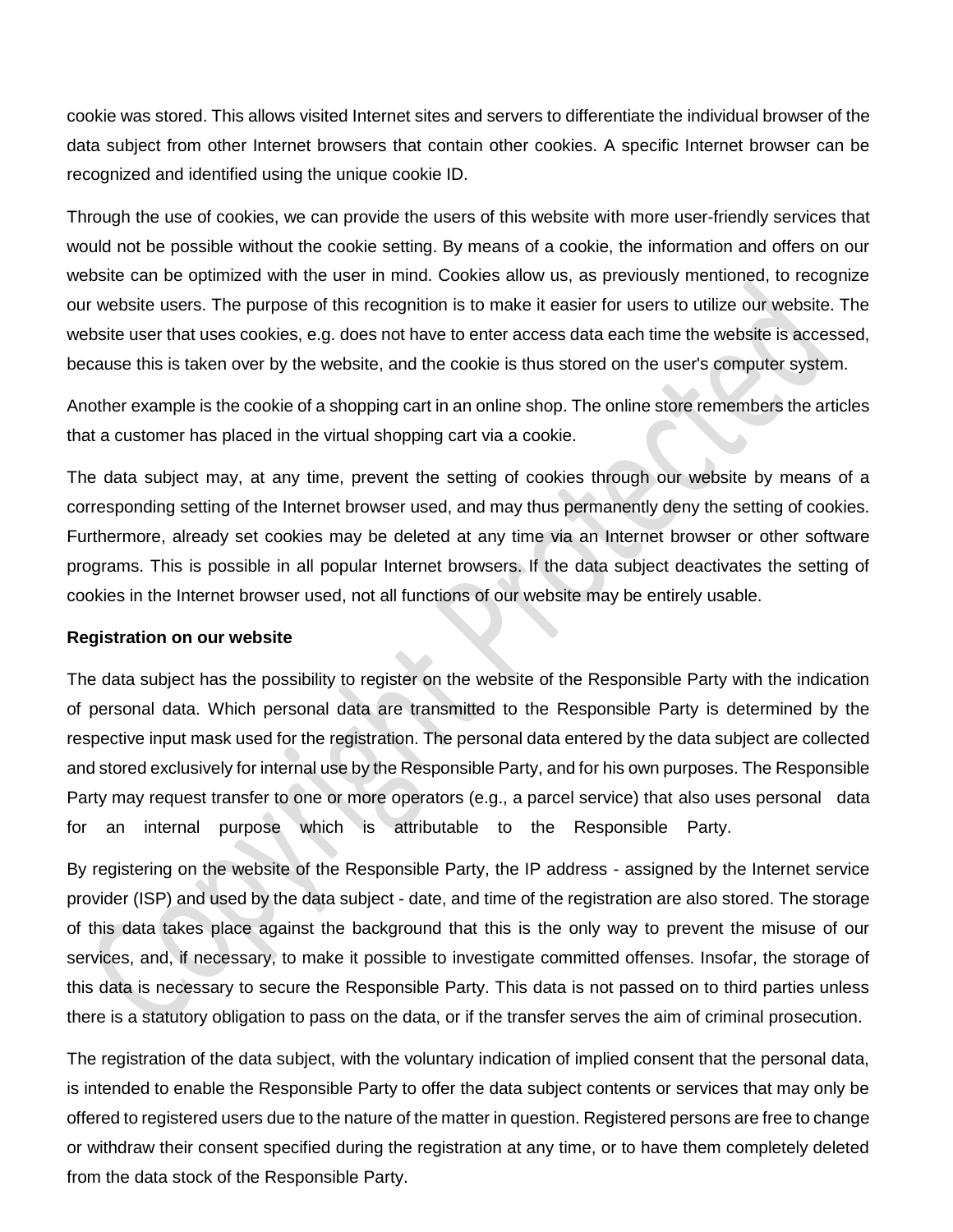The data Responsible Party shall, at any time, provide information upon request to each data subject as to what personal data are stored about the data subject. In addition, the data Responsible Party shall correct or erase personal data at the request or indication of the data subject, insofar as there are no statutory storage obligations to keep the data. The entirety of the Responsible Party's employees is available to the data subject in this respect as contact persons.

## **10. HOW WE USE YOUR INFORMATION**

- We will use your Personal and Non-Personal Information only for the purposes for which it was collected or agreed with you, for example:
	- $\circ$  Analyse the effectiveness of our advertisements, competitions and promotions;
	- $\circ$  Collect information about the device you are using to view the site, such as your IP address or the type of Internet browser or operating system you are using, and link this to your Personal Information so as to ensure that the site presents the best web experience for you;
	- o Evaluate the use of the site, products and services;
	- o For audit and record keeping purposes;
	- o For market research purposes;
	- o For monitoring and auditing site usage;
	- $\circ$  Help speed up your future activities and experience on the site. For example, a site can recognise that you have provided your Personal Information and will not request the same information a second time;
	- o In connection with legal proceedings;
	- o Make the site easier to use and to better tailor the site and our products to your interests and needs;
	- o Offer you the opportunity to take part in competitions or promotions;
	- $\circ$  Personalise your website experience, as well as to evaluate (anonymously and in the aggregate) statistics on website activity, such as what time you visited it,
	- $\circ$  Whether you've visited it before and what site referred you to it;
	- $\circ$  Suggest products or services (including those of relevant third parties) which we think may be of interest to you;
	- o To assist with business development;
	- To carry out our obligations arising from any contracts entered into between you and us
	- o To conduct market or customer satisfaction research or for statistical analysis;
	- $\circ$  To confirm and verify your identity or to verify that you are an authorised customer for security purposes;
	- o To contact you regarding products and services which may be of interest to you, provided you have given us consent to do so or you have previously requested a product or service from us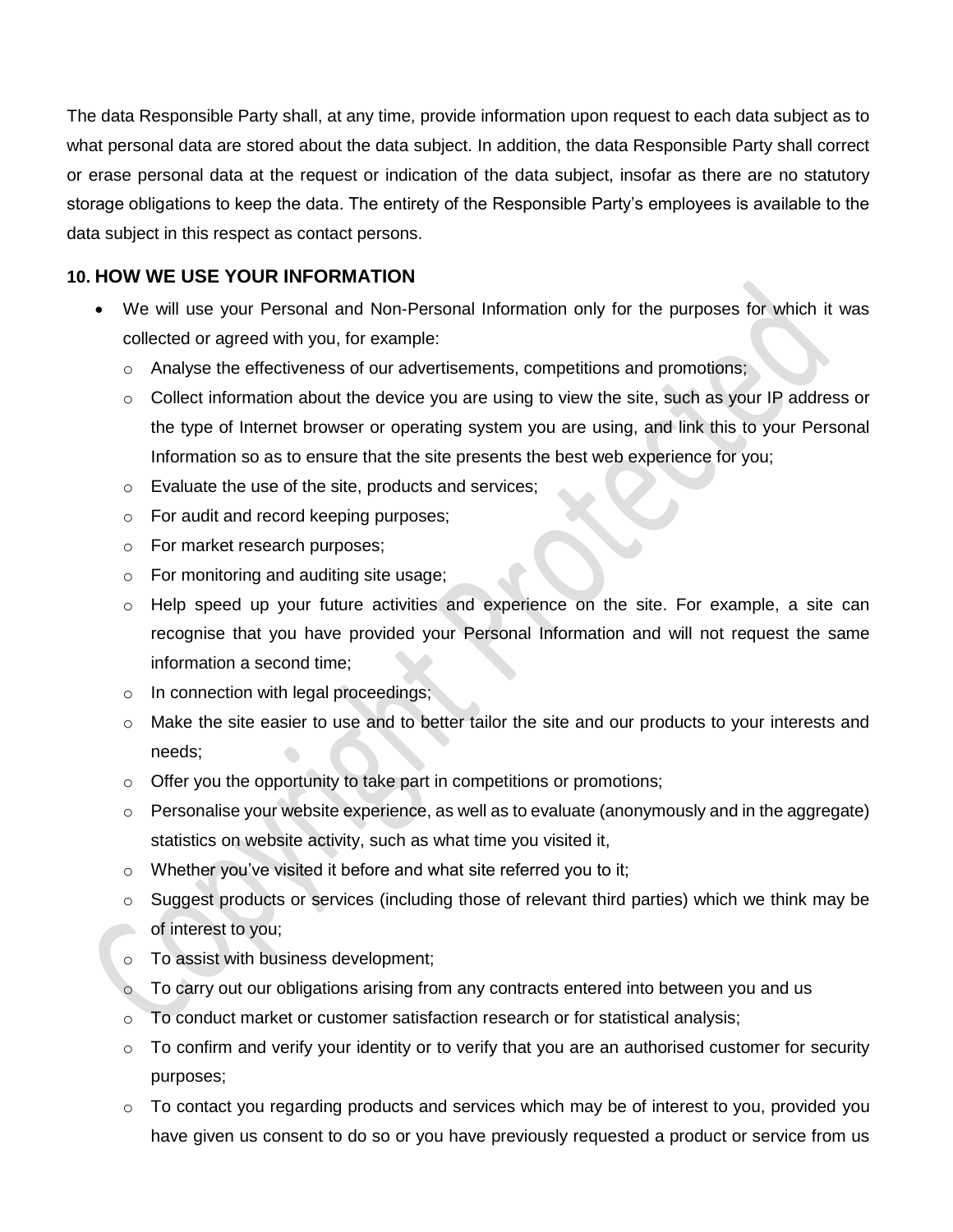and the communication is relevant or related to that prior request and made within any timeframes established by applicable laws;

- o To notify you about changes to our service;
- o To respond to your queries or comments.

We will also use your Personal Information to comply with legal and regulatory requirements or industry codes to which we subscribe or which apply to us, or when it is otherwise allowed by law;

- Where we collect Personal Information for a specific purpose, we will not keep it for longer than is necessary to fulfil that purpose, unless we have to keep it for legitimate business or legal reasons. In order to protect information from accidental or malicious destruction, when we delete information from our services we may not immediately delete residual copies from our servers or remove information from our backup systems;
- You can opt out of receiving communications from us at any time. Any direct marketing communications that we send to you will provide you with the information and means necessary to opt out.

## **11. DISCLOSURE OF PERSONAL INFORMATION**

We may disclose your Personal Information to our business partners who are involved in the delivery of products or services to you. We have agreements in place to ensure that they comply with these privacy terms.

You consent to us disclosing your personal information obtained from you with:

- third parties for the purposes listed above;
- other companies in our industry when we believe it will enhance the services and products we can offer to you, but only where you have not objected to such sharing;
- other third parties from whom you have chosen to receive marketing information.
- where we have a duty or a right to disclose in terms of law or industry codes;
- where we believe it is necessary to protect our rights;
- we are legally obliged to provide adequate protection for the personal information we hold and to stop unauthorised access and use of personal information. we will, on an on-going basis, continue to review our security controls and related processes to ensure that your personal information is secure;
- acceptable usage of personal information;
- access to personal information;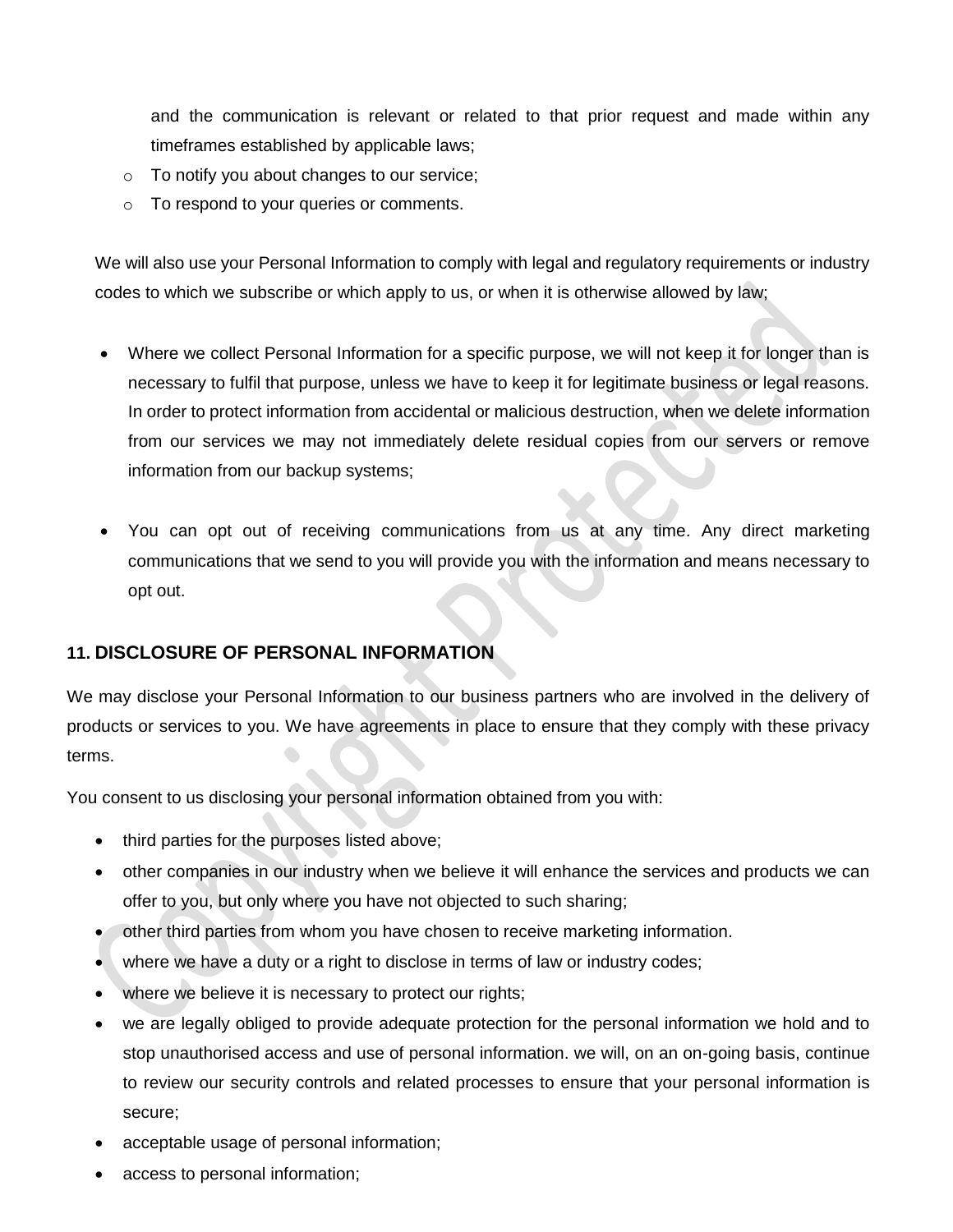- computer and network security;
- governance and regulatory issues;
- investigating and reacting to security incidents;
- monitoring access and usage of personal information;
- physical security;
- retention and disposal of information;
- secure communications;
- security in contracting out activities or functions;

When we contract third parties, we impose appropriate security, privacy and confidentiality obligations on them to ensure that Personal Information that we remain responsible for, is kept secure.

We will ensure that anyone to whom we pass your Personal Information agrees to treat your information with the same level of protection as we are obliged to.

## **12. ACCESS TO YOUR PERSONAL INFORMATION**

You have the right to request a copy of the Personal Information we hold about you. To do this, simply contact us at the numbers/addresses listed on our home page and specify what information you would like. We will take all reasonable steps to confirm your identity before providing details of your personal information.

Please note that any such access request may be subject to a payment of a legally allowable fee, as laid down in our PAIA Policy.

## **13. CORRECTION OF YOUR PERSONAL INFORMATION**

You have the right to ask us to update, correct or delete your personal information. We will take all reasonable steps to confirm your identity before making changes to Personal Information we may hold about you. We would appreciate it if you would take the necessary steps to keep your Personal Information accurate and up-to-date by notifying us of any changes we need to be aware of.

## **14. RETENTION OF PERSONAL DATA**

We will retain your data in compliance with the POPIA and in compliance with other applicable legislation.

## **Routine Erasure and Blocking of Personal Data**

The data Responsible Party shall process and store the personal data of the data subject only for the period necessary to achieve the purpose of storage, or as far as this is granted by the POPIA or other legislators in laws or regulations to which the Responsible Party is subject to. If the storage purpose is not applicable,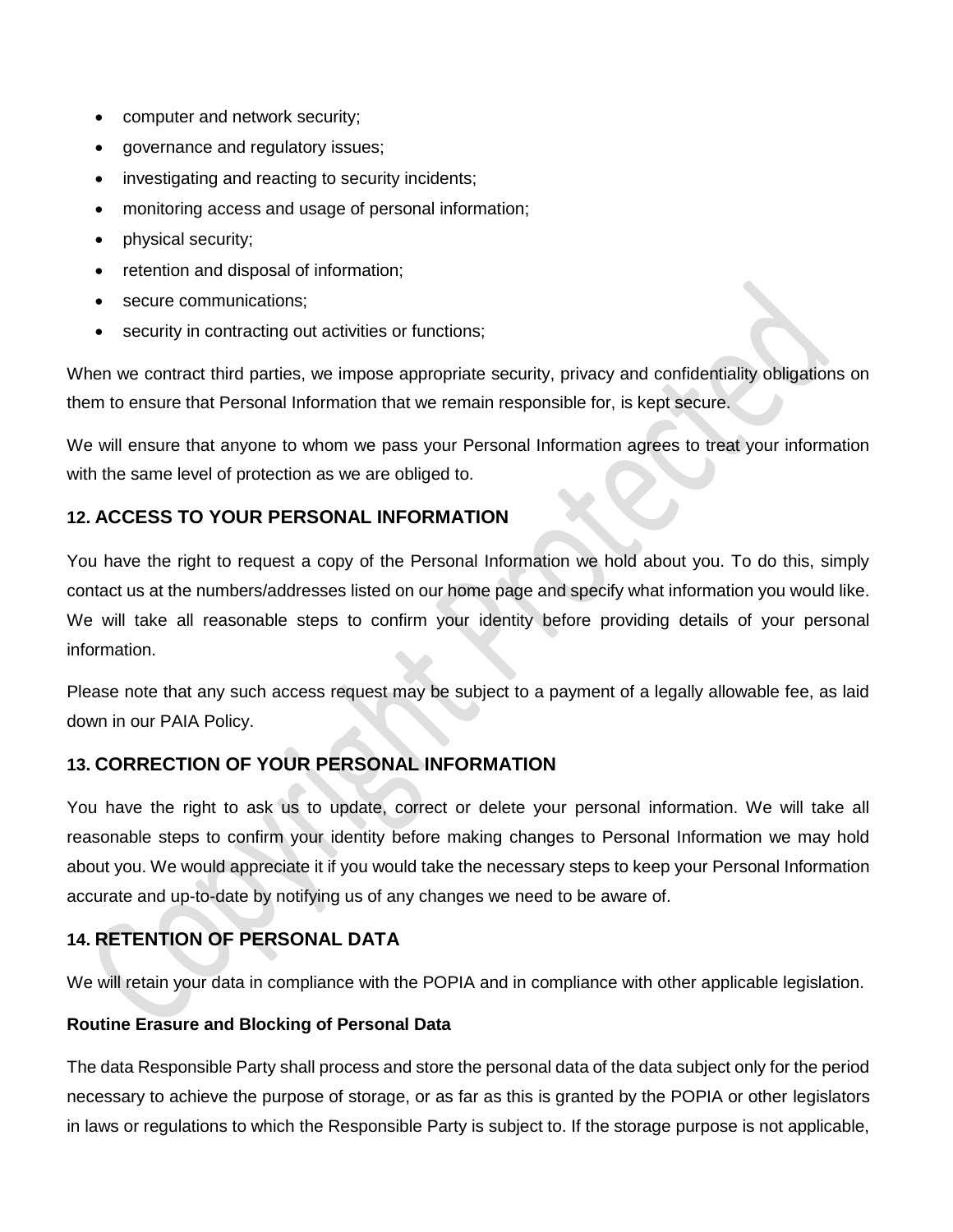or if a storage period prescribed by the POPIA or another competent legislator expires, the personal data will be destroyed.

## **15. RIGHTS OF THE DATA SUBJECT**

#### **A) RIGHT OF CONFIRMATION**

Each data subject shall have the right granted by the South African Regulator to obtain from the Responsible Party the confirmation as to whether or not personal data concerning him or her are being processed. If a data subject wishes to avail himself of this right of confirmation, he or she may, at any time, contact our employee of the Responsible Party.

#### **B) RIGHT OF ACCESS**

Each data subject shall have the right granted by the South African Regulator to obtain from the Responsible Party free of charge information about his or her personal data stored at any time and a copy of this information. Furthermore, the PAIA grants the data subject access to the following information:

- $\bullet$  the purposes of the processing;
- the categories of personal data concerned;
- the recipients or categories of recipients to whom the personal data have been or will be disclosed, in particular recipients in third countries or international organisations;
- where possible, the envisaged period for which the personal data will be stored, or, if not possible, the criteria used to determine that period;
- the existence of the right to request from the Responsible Party rectification or erasure of personal data, or restriction of processing of personal data concerning the data subject, or to object to such processing;
- the existence of the right to lodge a complaint with a supervisory authority;
- where the personal data are not collected from the data subject, any available information as to their source;
- the existence of automated decision-making, including profiling, referred to in Article 22(1) and

(4) of the PAIA and, at least in those cases, meaningful information about the logic involved, as well as the significance and envisaged consequences of such processing for the data subject.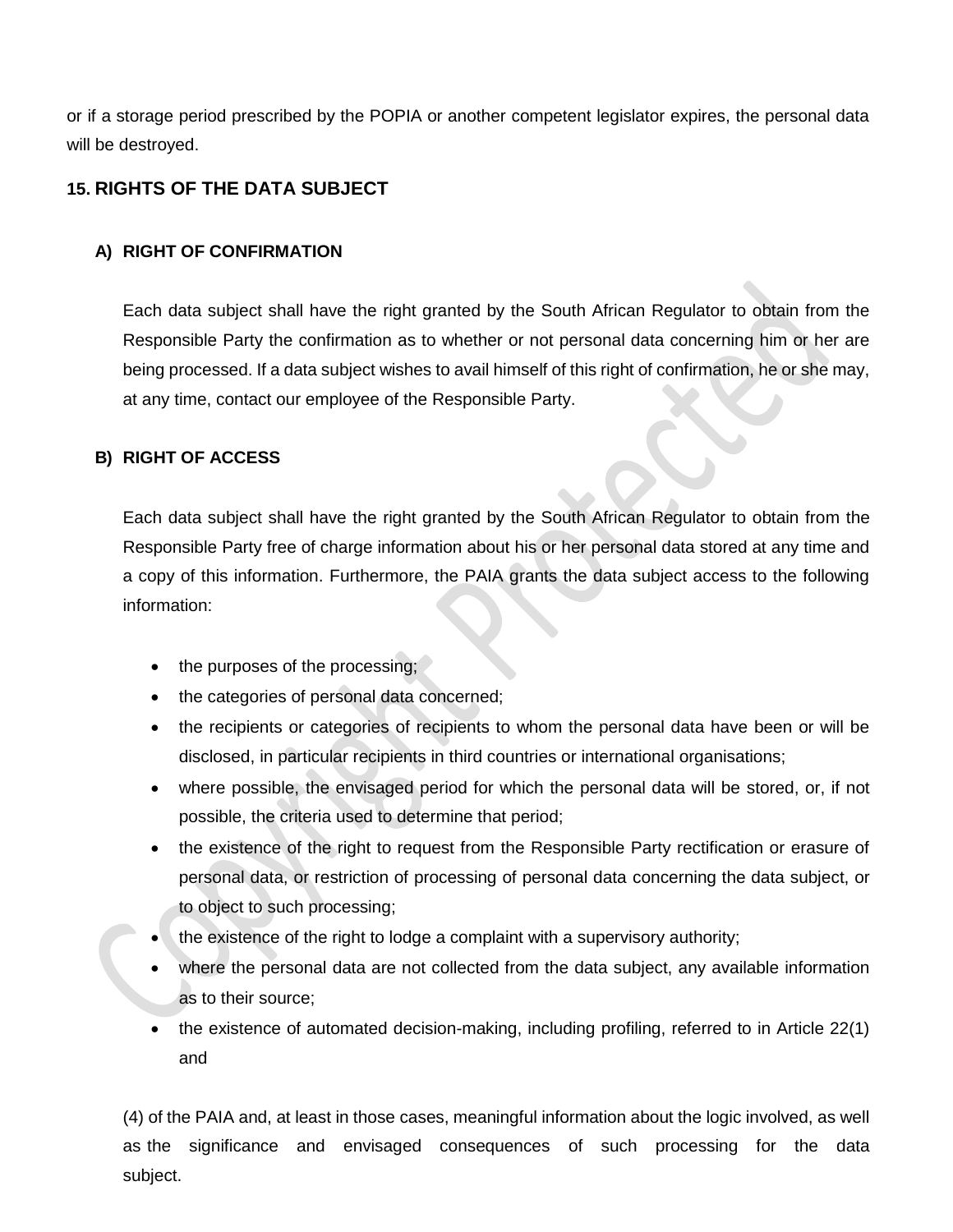Furthermore, the data subject shall have a right to obtain information as to whether personal data are transferred to a third country or to an international organization. Where this is the case, the data subject shall have the right to be informed of the appropriate safeguards relating to the transfer.

If a data subject wishes to avail himself of this right of access, he or she may at any time contact our employee of the Responsible Party.

#### **C) RIGHT TO RECTIFICATION**

Each data subject shall have the right granted by the South African Regulator to obtain from the Responsible Party without undue delay the rectification of inaccurate personal data concerning him or her. Taking into account the purposes of the processing, the data subject shall have the right to have incomplete personal data completed, including by means of providing a supplementary statement.

If a data subject wishes to exercise this right to rectification, he or she may, at any time, contact our Information Officer or another employee of the Responsible Party.

## **D) RIGHT TO ERASURE (RIGHT TO BE FORGOTTEN)**

Each data subject shall have the right granted by the South African Regulator to obtain from the Responsible Party the erasure of personal data concerning him or her without undue delay, and the Responsible Party shall have the obligation to erase personal data without undue delay where one of the following grounds applies, as long as the processing is not necessary:

- The personal data are no longer necessary in relation to the purposes for which they were collected or otherwise processed.
- The data subject withdraws consent to which the processing is based according to point POPIA and where there is no other legal ground for the processing.
- The data subject objects to the processing pursuant to POPIA and there are no overriding legitimate grounds for the processing, or the data subject objects to the processing pursuant to POPIA.
- The personal data have been unlawfully processed.
- The personal data must be erased for compliance with a legal obligation in South Africa which the Responsible Party is subject.
- If one of the aforementioned reasons applies, and a data subject wishes to request the erasure of personal data stored by Dr Pelser & Dr Jordaan lnc., he or she may at any time contact an employee of Dr Pelser & Dr Jordaan lnc. of the Responsible Party. An employee of Dr Pelser &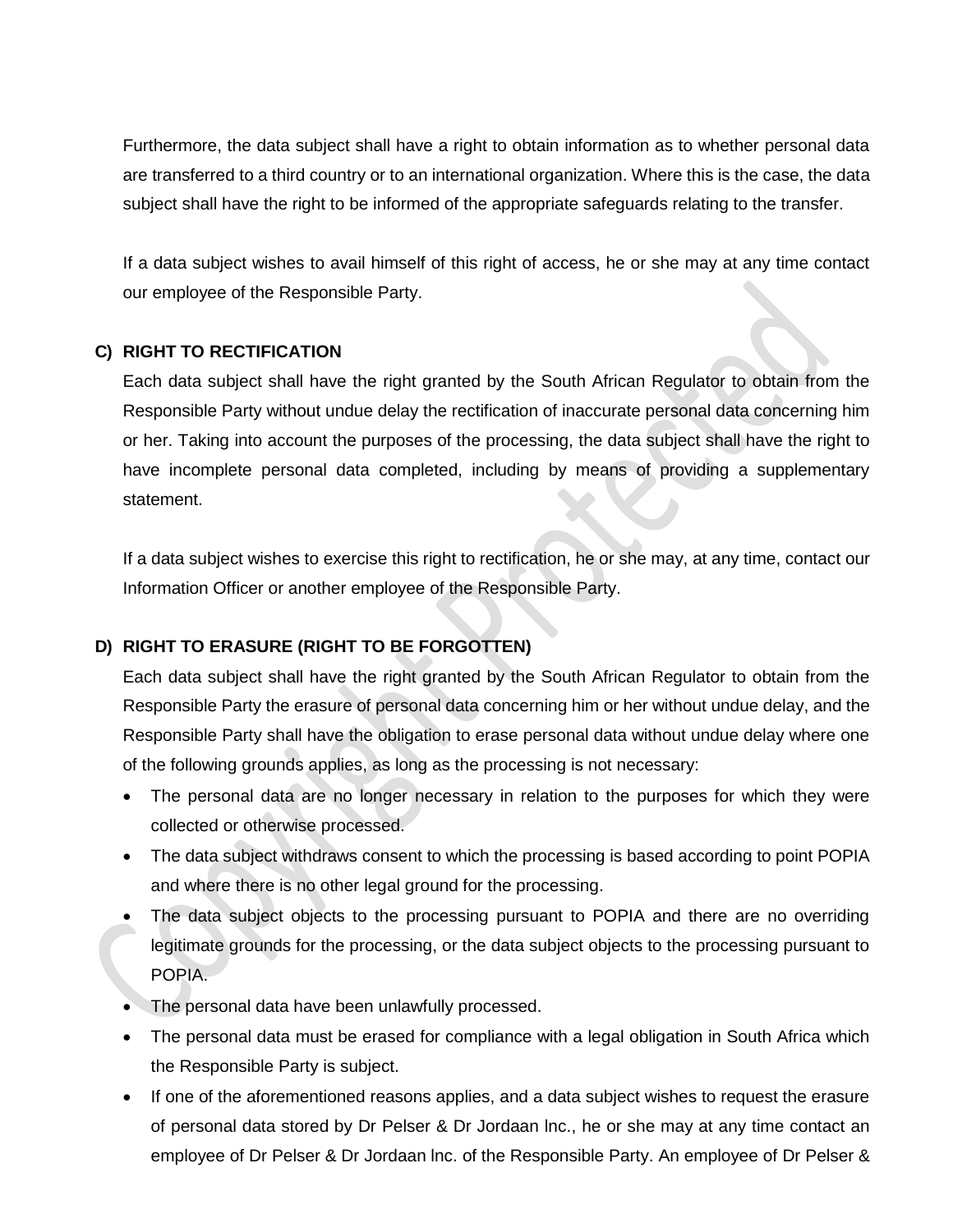Dr Jordaan lnc. shall promptly ensure that the erasure request is complied with immediately. Where the Responsible Party has made personal data public and is obliged pursuant to POPIA to erase the personal data, the Responsible Party, taking account of available technology and the cost of implementation, shall take reasonable steps, including technical measures, to inform other Responsible Party's processing the personal data that the data subject has requested erasure by such Responsible Party's of any links to, or copy or replication of, those personal data, as far as processing is not required. An employee of the practice will arrange the necessary measures in individual cases.

## **E) RIGHT OF RESTRICTION OF PROCESSING**

Each data subject shall have the right granted by the South African Regulator to obtain from the Responsible Party restriction of processing where one of the following applies:

- The accuracy of the personal data is contested by the data subject, for a period enabling the Responsible Party to verify the accuracy of the personal data.
- The processing is unlawful and the data subject opposes the erasure of the personal data and requests instead the restriction of their use instead.
- The Responsible Party no longer needs the personal data for the purposes of the processing, but they are required by the data subject for the establishment, exercise or defense of legal claims.
- The data subject has objected to processing pursuant to POPIA pending the verification whether the legitimate grounds of the Responsible Party override those of the data subject.

If one of the aforementioned conditions is met, and a data subject wishes to request the restriction of the processing of personal data stored by the practice, he or she may at any time contact an employee of the practice of the Responsible Party. An employee of the practice will arrange the restriction of the processing.

## **F) RIGHT TO OBJECT**

Each data subject shall have the right granted by the South African Regulator to object, on grounds relating to his or her particular situation, at any time, to processing of personal data concerning him or her, which is based on POPIA. This also applies to profiling based on these provisions:

• The practice shall no longer process the personal data in the event of the objection unless we can demonstrate compelling legitimate grounds for the processing which override the interests, rights, and freedoms of the data subject, or for the establishment, exercise or defense of legal claims.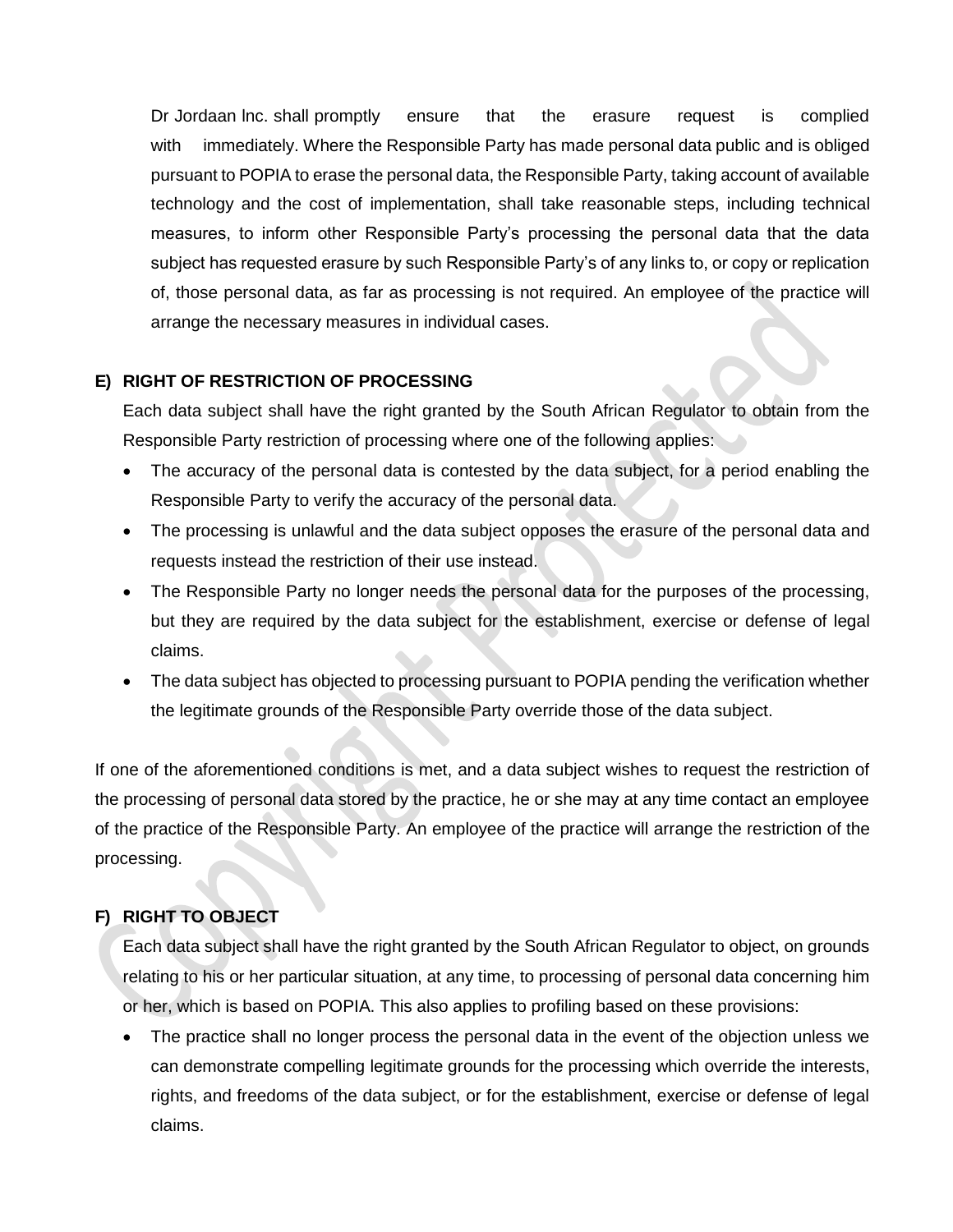- If the practice processes personal data for direct marketing purposes, the data subject shall have the right to object at any time to processing of personal data concerning him or her for such marketing.
- This applies to profiling to the extent that it is related to such direct marketing. If the data subject objects to the practice to the processing for direct marketing purposes, the practice will no longer process the personal data for these purposes.
- In addition, the data subject has the right, on grounds relating to his or her particular situation, to object to processing of personal data concerning him or her by the practice for scientific or historical research purposes, or for statistical purposes pursuant POPIA, unless the processing is necessary for the performance of a task carried out for reasons of public interest.

In order to exercise the right to object, the data subject may directly contact an employee of the practice.

## **G) AUTOMATED INDIVIDUAL DECISION-MAKING, INCLUDING PROFILING**

Each data subject shall have the right granted by the South African Regulator not to be subject to a decision based solely on automated processing, including profiling, which produces legal effects concerning him or her, or similarly significantly affects him or her, as long as the decision

- (1) is not necessary for entering into, or the performance of, a contract between the data subject and a data Responsible Party, or
- (2) is not authorised by the national law to which the Responsible Party is subject, and which also lays down suitable measures to safeguard the data subject's rights and freedoms and legitimate interests, or
- (3) is not based on the data subject's explicit consent.

#### **If the decision**

- (1) is necessary for entering into, or the performance of, a contract between the data subject and a data Responsible Party, or
- (2) it is based on the data subject's explicit consent, the practice shall implement suitable measures to safeguard the data subject's rights and freedoms and legitimate interests, at least the right to obtain human intervention on the part of the Responsible Party, to express his or her point of view and contest the decision.
- (3) If the data subject wishes to exercise the rights concerning automated individual decisionmaking, he or she may at any time directly contact our Information Regulator of the practice another employee of the Responsible Party.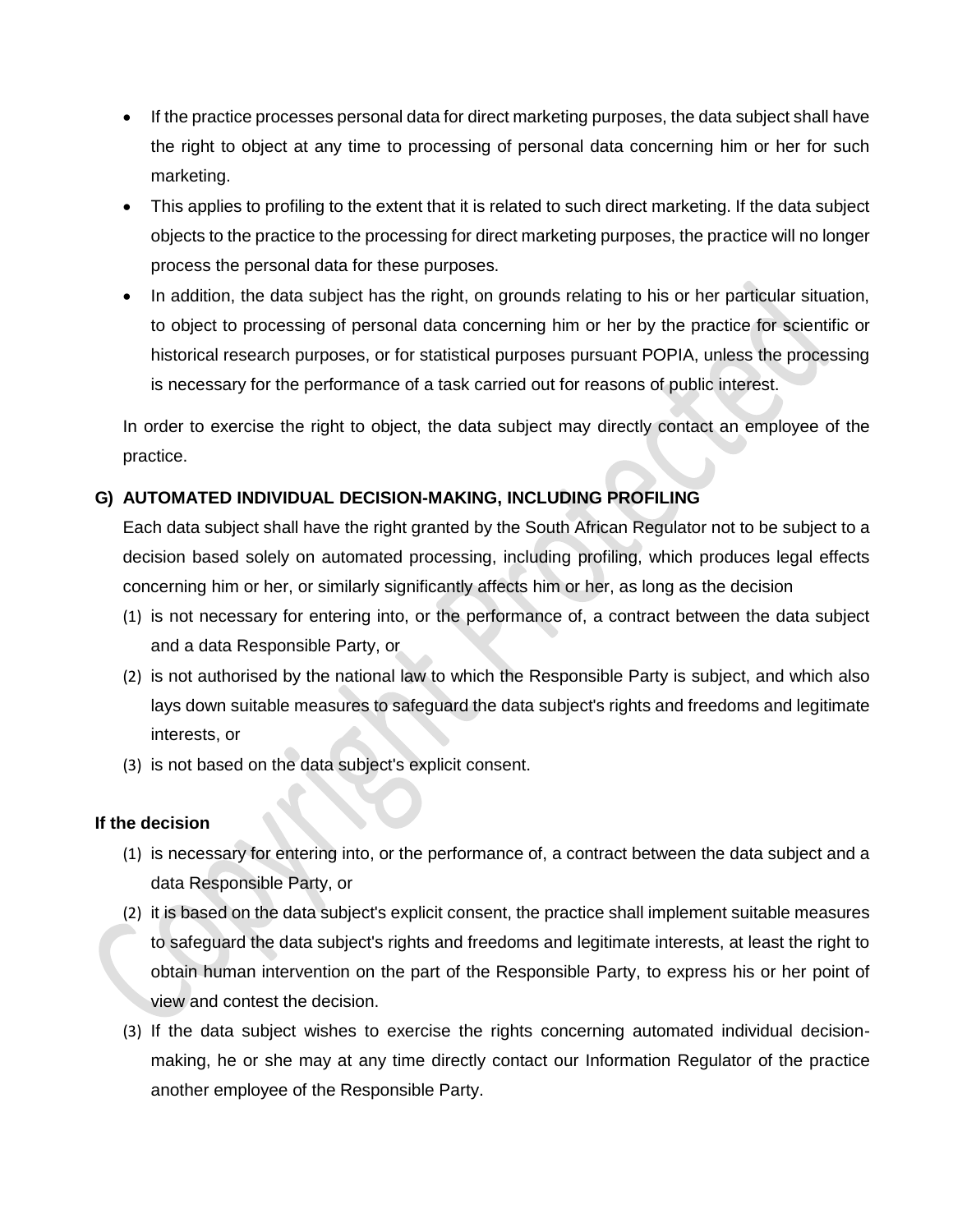#### **H) RIGHT TO WITHDRAW DATA PROTECTION CONSENT**

Each data subject shall have the right granted by the South African Regulator the right to withdraw his or her consent to processing of his or her personal data at any time. If the data subject wishes to exercise the right to withdraw the consent, he or she may at any time directly contact an employee of the Responsible Party.

## **16. LEGAL BASIS FOR THE PROCESSING**

POPIA serves as the legal basis for processing operations for which we obtain consent for a specific processing purpose. If the processing of personal data is necessary for the performance of a contract to which the data subject is party, as is the case, for example, when processing operations are necessary for the supply of goods or to provide any other service, the processing is based on POPIA. The same applies to such processing operations which are necessary for carrying out pre-contractual measures, for example in the case of inquiries concerning our products or services. Is our company subject to a legal obligation by which processing of personal data is required, such as for the fulfilment of tax obligations, the processing is based on POPIA. In rare cases, the processing of personal data may be necessary to protect the vital interests of the data subject or of another natural person.

#### **17. PERIOD FOR WHICH THE PERSONAL DATA WILL BE STORED**

The criteria used to determine the period of storage of personal data is the respective statutory retention period. After expiration of that period, the corresponding data is routinely deleted, as long as it is no longer necessary for the fulfilment of the contract or the initiation of a contract.

We clarify that the provision of personal data is partly required by law (e.g. tax regulations) or can also result from contractual provisions (e.g. information on the contractual partner). Sometimes it may be necessary to conclude a contract that the data subject provides us with personal data, which must subsequently be processed by us. The data subject is, for example, obliged to provide us with personal data when our company signs a contract with him or her. The non-provision of the personal data would have the consequence that the contract with the data subject could not be concluded. Before personal data is provided by the data subject, the data subject must contact our Data Protection Officer. An employee of the practice clarifies to the data subject whether the provision of the personal data is required by law or contract or is necessary for the conclusion of the contract, whether there is an obligation to provide the personal data and the consequences of non-provision of the personal data.

Retention schedule of respective legislation are indicated below: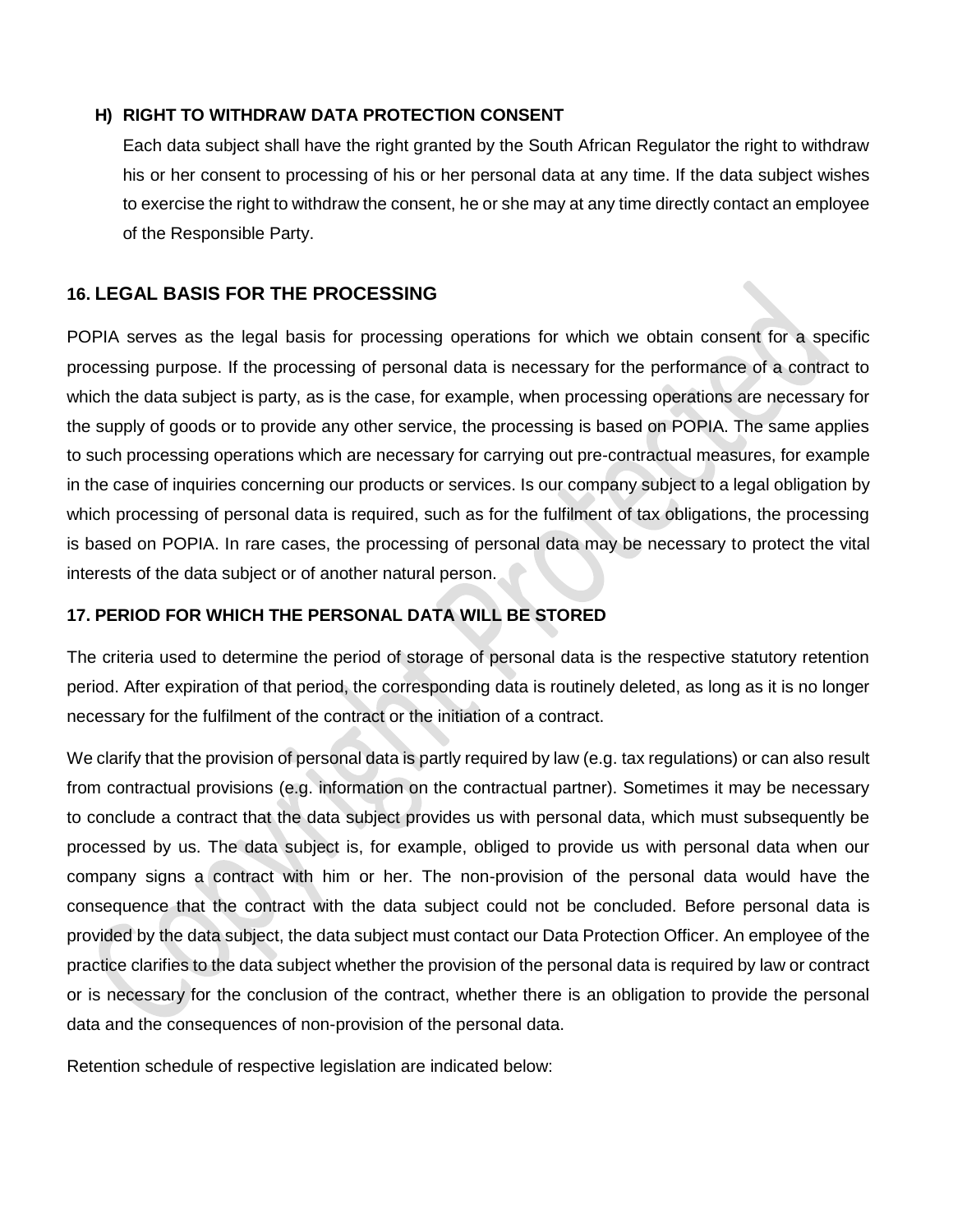## *HARD COPIES*

#### **Documents are stored in an archive different location.**

#### **Companies Act, No 71 of 2008**

With regard to the Companies Act, No 71 of 2008 and the Companies Amendment Act No 3 of2011, hardcopies of the documents mentioned below must be retained for 7 years:

- Any documents, accounts, books, writing, records or other information that acompany is required to keep in terms of the Act;
- Notice and minutes of all shareholders meeting, including resolutions adopted and documents made available to holders of securities;
- Copies of reports presented at the annual general meeting of the company;
- Copies of annual financial statements required by the Act;
- Copies of accounting records as required by the Act;
- Record of directors and past directors, after the director has retired from thecompany;
- Written communication to holders of securities and
- Minutes and resolutions of directors' meetings, audit committee and directors'committees
- Copies of the documents mentioned below must be retained indefinitely:
- Registration certificate;
- Memorandum of Incorporation and alterations and amendments;
- Rules:
- Securities register and uncertified securities register;
- Register of company secretary and auditors and
- Regulated companies (companies to which chapter 5, part B, C and Takeover Regulations apply) – Register of disclosure of person who holds beneficial interest equal to or in excess of 5% of the securities of that class issued.

## **Consumer Protection Act, No 68 of 2008**

The Consumer Protection Act seeks to promote a fair, accessible and sustainable marketplace and therefore requires a retention period of 3 years for information provided to a consumer byan intermediary such as:

- Full names, physical address, postal address and contact details;
- ID number and registration number;
- Contact details of public officer in case of a juristic person;
- Service rendered;
- Intermediary fee;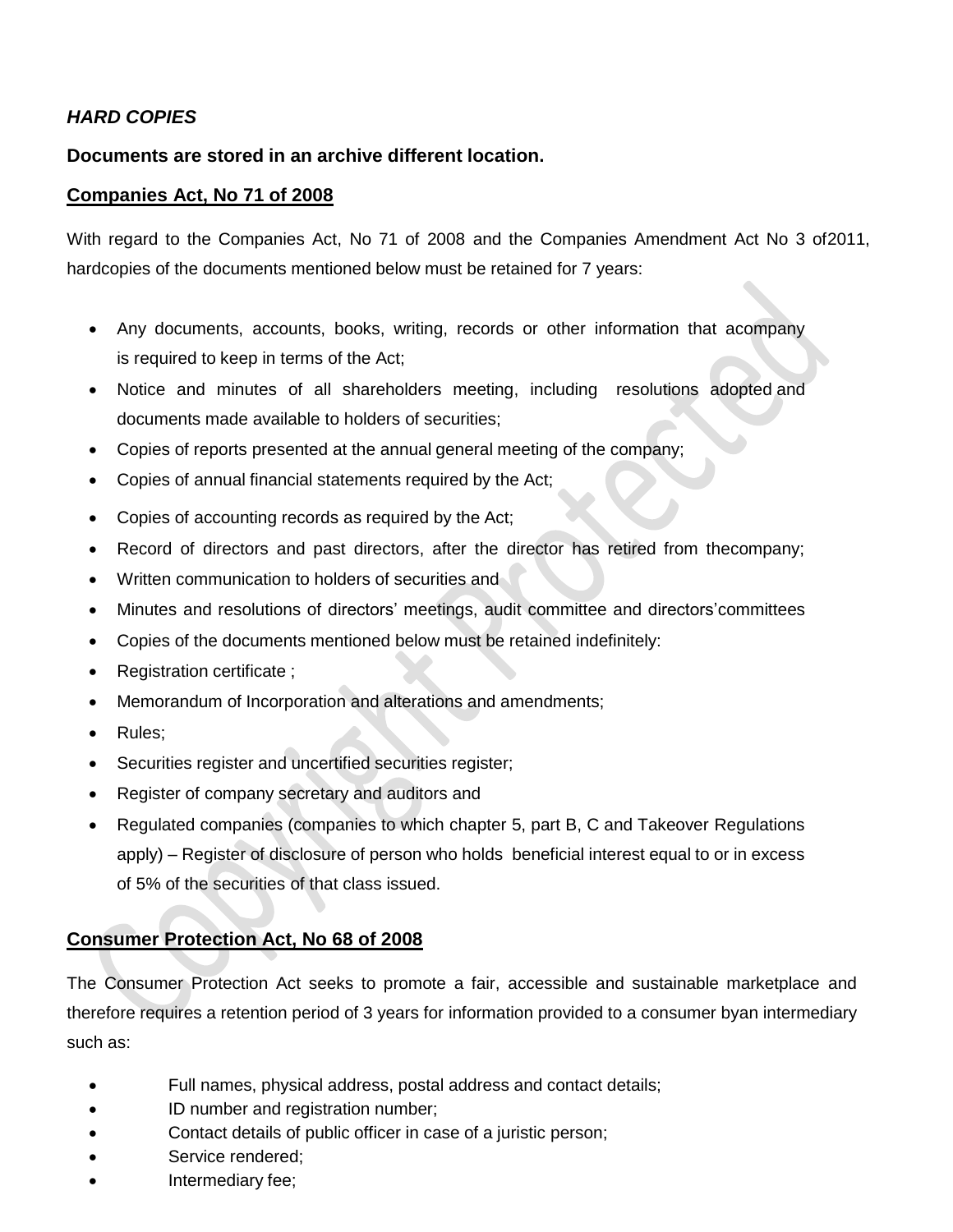- Cost to be recovered from the consumer;
- Frequency of accounting to the consumer;
- Amounts, sums, values, charges, fees, remuneration specified in monetary terms;
- Disclosure in writing of a conflict of interest by the intermediary in relevance togoods or service to be provided;
- Record of advice furnished to the consumer reflecting the basis on which the advicewas given;
- Written instruction sent by the intermediary to the consumer ;
- Conducting a promotional competition refer to Section 36(11)(b) and Regulation 11of Promotional Competitions;
- Documents Section 45 and Regulation 31 for Auctions.

## **The National Credit Act No 34 of 2005**

The National Credit Act aims to promote a fair and transparent credit industry which requires the retention of certain documents for a specified period.

Retention for 3 years from the earliest of the dates of which the registrant created, signed or received the document or from the date of termination of the agreement or in the case of an application for credit that is refused or not granted for any reason, from the date of receipt of the application which applies to the documents mentioned below:

#### **Regulation 55(1)(b):**

- o Records of registered activities such as an application for credit declined;
- o Reason for the decline of the application for credit;
- o Pre-agreement statements and quotes;
- $\circ$  Documentation in support of steps taken in terms of section 81(2) of the Act;
- o Record of payments made;
- o Documentation in support of steps taken after default by consumer.

#### **Regulation 55(1)(c) in respect of operations:**

- o Record of income, expenses and cash flow;
- o Credit transaction flows;
- o Management accounts and financial statements.

#### **Regulation 55(1)(d) with regard to the Credit Bureau:**

- o All documents relating to disputes, inclusive of but not limited to, documents from the consumer;
- o Documents from the entity responsible for disputed information;
- o Documents pertaining to the investigation of the dispute;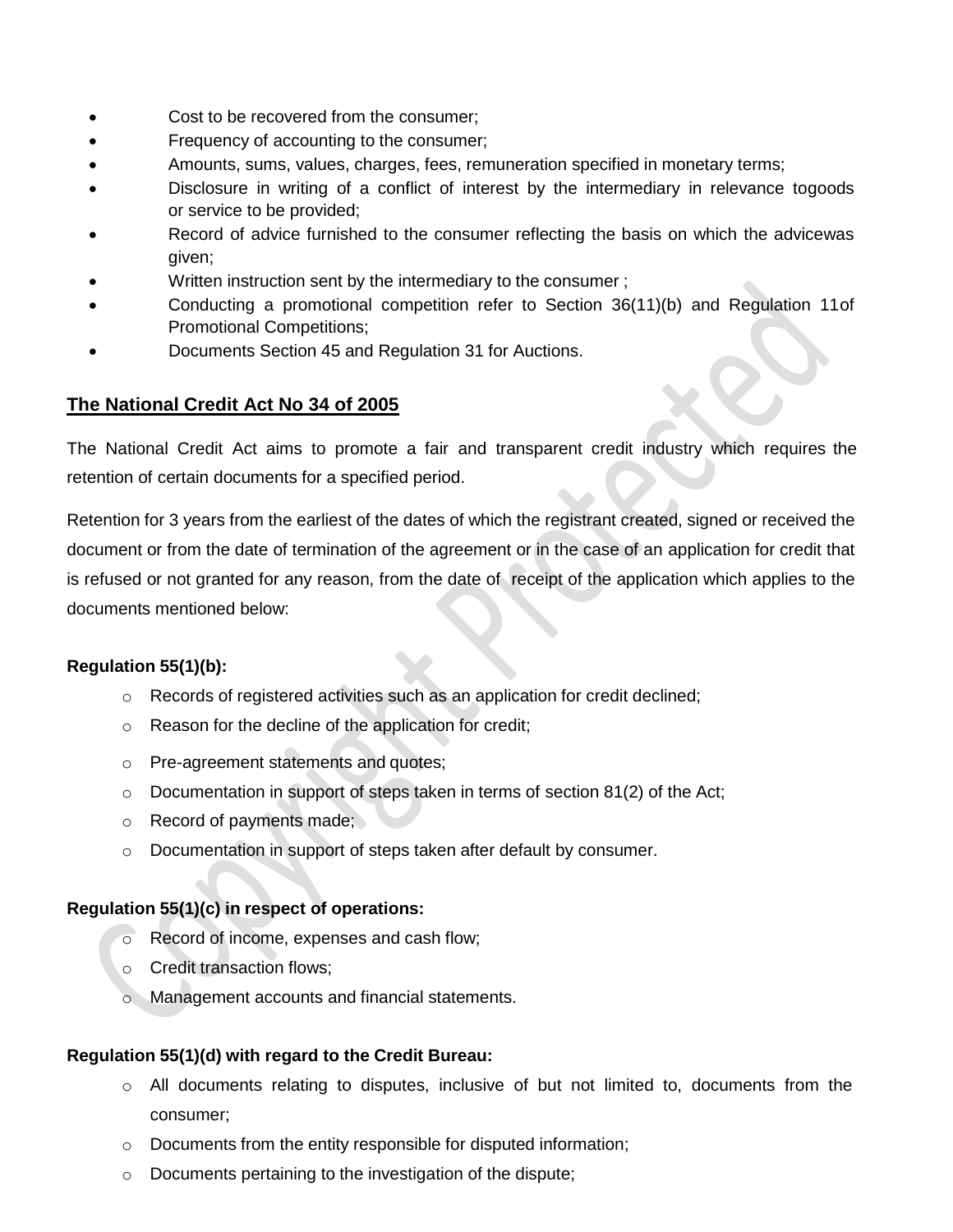$\circ$  Correspondence addressed to and received from sources of information as set out insection 70(2) of the Act and Regulation 18(7) pertaining to the issues of the disputedinformation.

## **Regulation 55(1)(a) with regard to Debt Counsellors:**

- o Application for debt review;
- o Copies of all documents submitted by the consumer;
- o Copy of rejection letter;
- o Debt restructuring proposal;
- o Copy of any order made by the tribunal and/or the court and a copy of the clearancecertificate.

#### **Regulation 56 with regard to section 170 of the Act:**

- o Application for credit;
- o Credit agreement entered into with the consumer.

#### **Regulation 17(1) with regard to Credit Bureau information:**

Documents with a required retention period of the earlier of 10 years or a rehabilitation order being granted:

- o Sequestrations
- o Administration orders.

Documents with a required retention period of 5 years:

- o Rehabilitation orders
- o Payment profile.

Documents with a required **retention period of the earlier of 5 years** or until judgment is rescinded by a court or abandoned by the credit provider in terms of section 86 of theMagistrate's Court Act No 32 of 1944:

- o Civil Court Judgments
- o Enquiries.

**Documents with a** required retention period of 1.5 years:

o Details and results of disputes lodged by the consumers.

## **Documents with a required retention period of 1 year:**

o Adverse information.

#### **Documents with an unlimited required retention period:**

o Liquidation.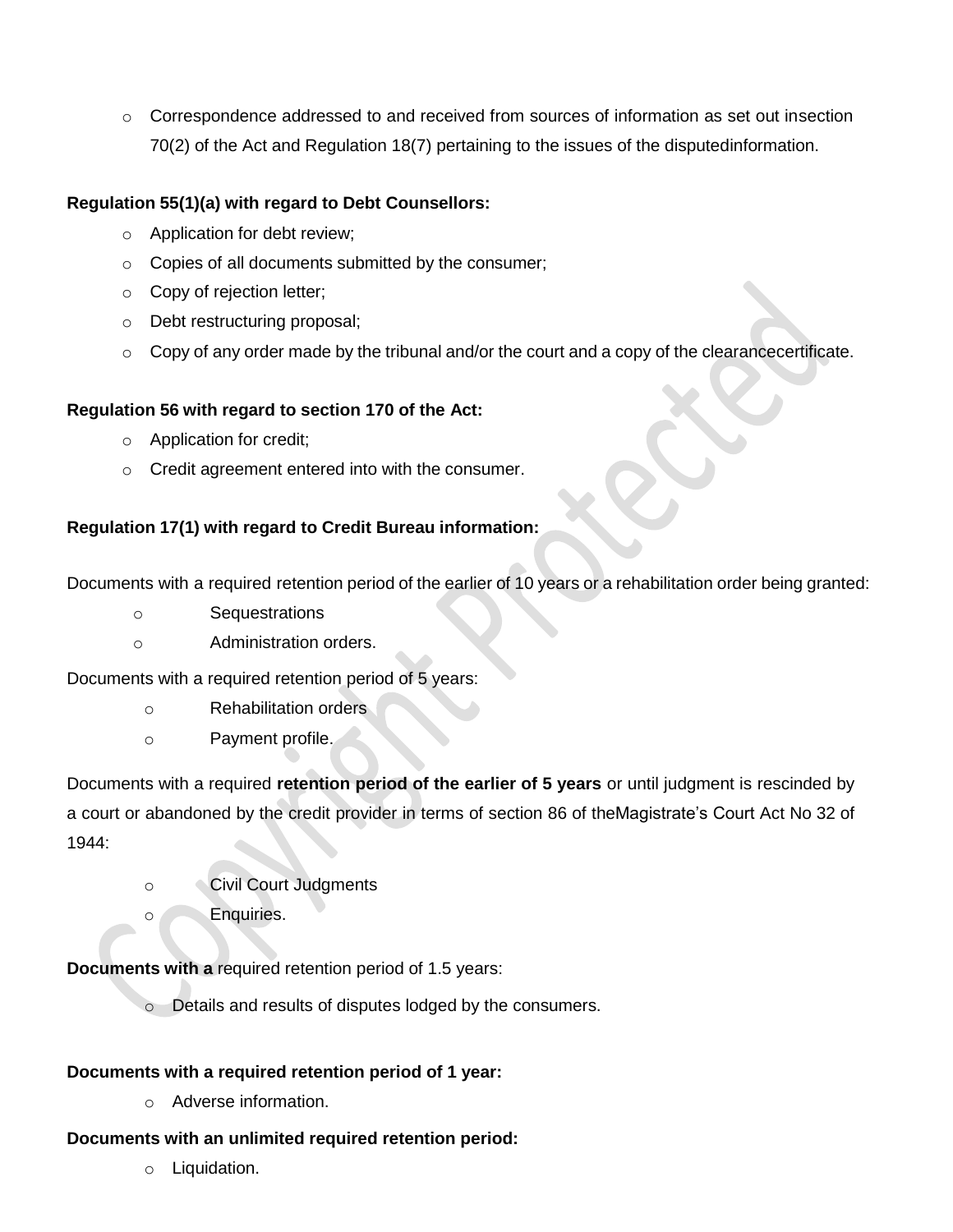## **Documents required to be retained until a clearance certificate is issued:**

o Debt restructuring.

Financial Advisory and Intermediary Services Act, No 37 of 2002:

Section 18 of the Act requires a retention period of 5 years, except to the extent that it is exempted by the registrar for the below mentioned documents:

- Known premature cancellations of transactions or financial products of the provider by clients;
- Complaints received together with an indication whether or not any such complaint has been resolved;
- The continued compliance with this Act and the reasons for such non-compliance;
- And the continued compliance by representatives with the requirements referred to insection 13(1) and (2).

The General Code of Conduct for Authorized Financial Services Provider and Representatives requires a retention period of 5 years for the below mentioned documents:

- Proper procedures to record verbal and written communications relating to a financial service rendered to a client as are contemplated in the Act, this Code or any other Code drafted in terms of section 15 of the Act;
- Store and retrieve such records and any other material documentation relating to the client or financial services rendered to the client;
- And keep such client records and documentation safe from destruction;

All such records must be kept for a period after termination to the knowledge of the provider of theproduct concerned or in any other case after the rendering of the financial service concerned.

## **Financial Intelligence Centre Act, No 38 of 2001:**

Section 22 and 23 of the Act require a retention period of 5 years for the documents and records of the activities mentioned below:

- Whenever an accountable transaction is concluded with a client, the institution must keep record of the identity of the client;
- If the client is acting on behalf of another person, the identity of the person on whose behalf the client is acting and the clients authority to act on behalf of that other person;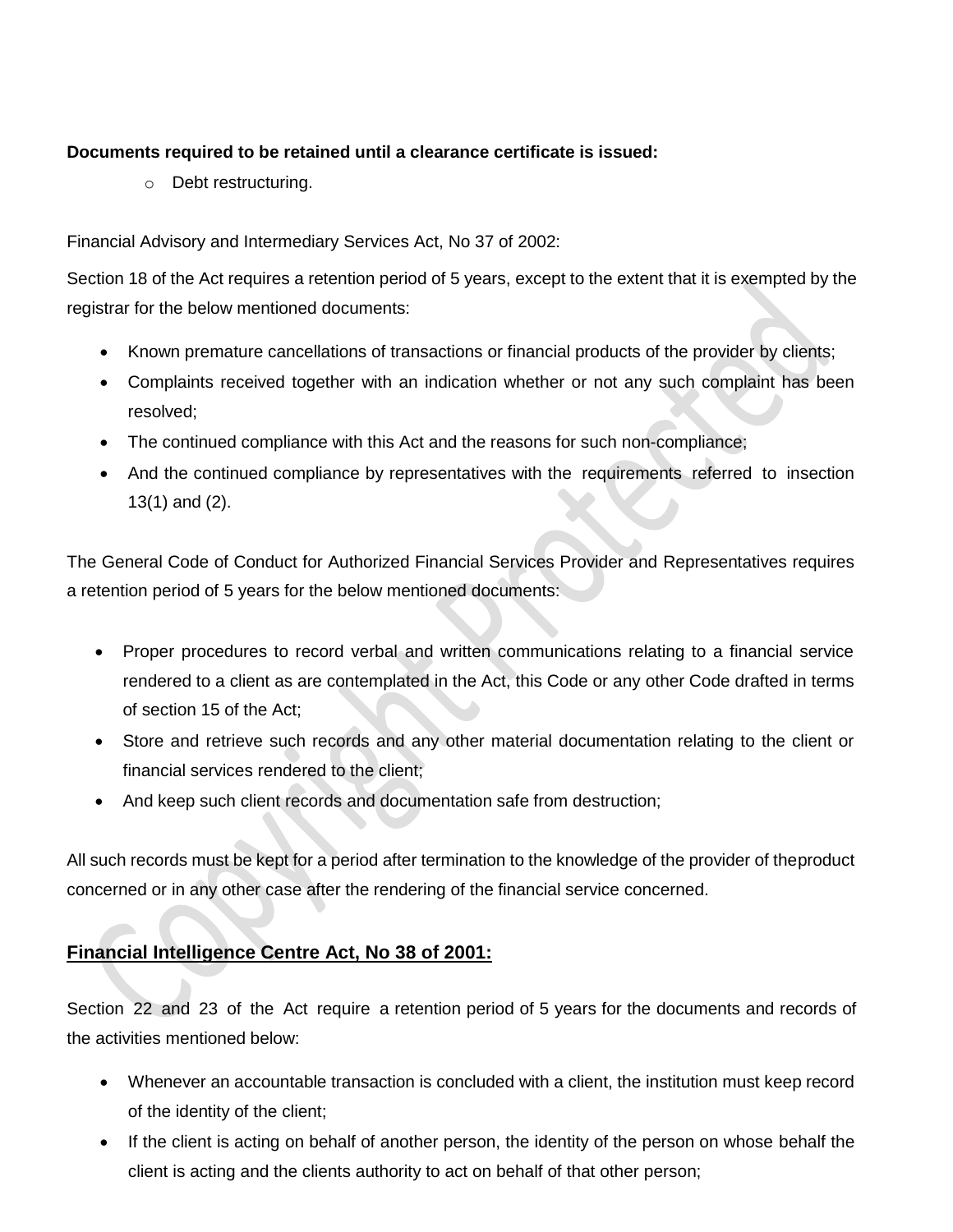- If another person is acting on behalf of the client, the identity of that person and that other person's authority to act on behalf of the client;
- The manner in which the identity of the persons referred to above was established;
- The nature of that business relationship or transaction;
- In the case of a transaction, the amount involved and the parties to that transaction;
- All accounts that are involved in the transactions concluded by that accountable institution in the course of that business relationship and that single transaction;
- The name of the person who obtained the identity of the person transacting on behalf of the accountable institution;
- Any document or copy of a document obtained by the accountable institution. These documents may also be kept in electronic format.

## **Compensation for Occupational Injuries and Diseases Act, No 130 of 1993:**

Section 81(1) and (2) of the Compensation for Occupational Injuries and Diseases Act requires a retention period of 4 years for the documents mentioned below:

 Register, record or reproduction of the earnings, time worked, payment for piece work and overtime and other prescribed particulars of all the employees.

Section 20(2) documents with a required retention period of 3 years:

- Health and safety committee recommendations made to an employer in terms of issues affecting the health of employees and of any report made to an inspector in terms of the recommendation;
- Records of incidents reported at work.

Asbestos Regulations, 2001, regulation 16(1) requires a retention period of minimum 40 years for the documents mentioned below:

- Records of assessment and air monitoring, and the asbestos inventory;
- Medical surveillance records;

## **Hazardous Biological Agents Regulations, 2001, Regulations 9(1) and (2):**

- **Records of risk assessments and air monitoring;**
- Medical surveillance records.

## **Lead Regulations, 2001, Regulation 10:**

- Records of assessments and air monitoring;
- Medical surveillance records.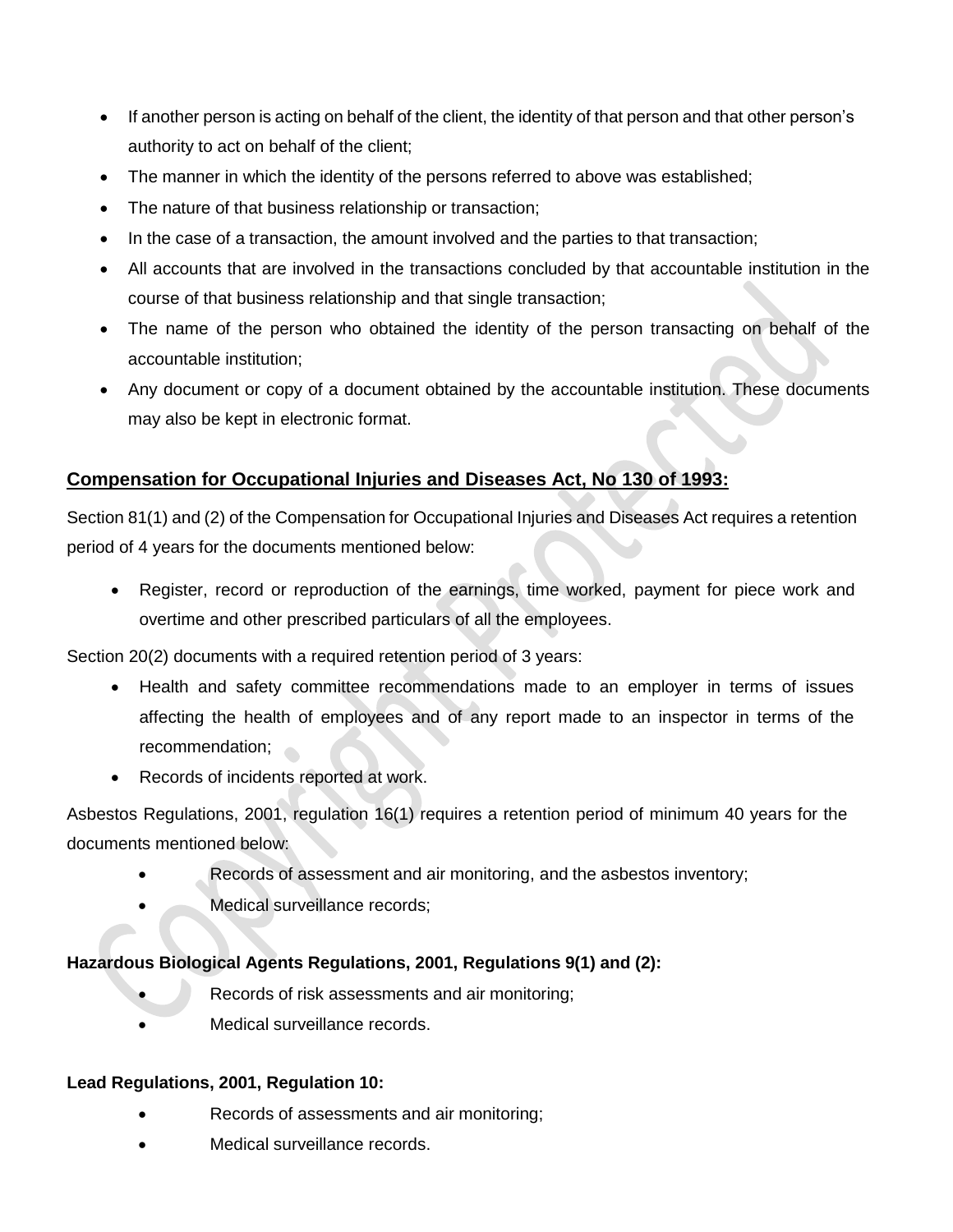## **Noise - induced Hearing Loss Regulations, 2003, Regulation 11:**

- All records of assessment and noise monitoring;
- All medical surveillance records, including the baseline audiogram of everyemployee.

**Hazardous Chemical Substance** Regulations, 1995, Regulation 9 requires a retention period

of 30 years for the documents mentioned below:

- Records of assessments and air monitoring;
- Medical surveillance records.

## **Basic Conditions of Employment Act, No 75 of 1997:**

The Basic Conditions of Employment Act requires a retention period of 3 years for the documents mentioned below:

## **Section 29(4):**

Written particulars of an employee after termination of employment;

## **Section 31:**

- Employee's name and occupation;
- Time worked by each employee;
- Remuneration paid to each employee;
- Date of birth of any employee under the age of 18 years.

## **Employment Equity Act, No 55 of 1998:**

Section 26 and the General Administrative Regulations, 2009, Regulation 3(2) requires a retention period of 3 years for the documents mentioned below:

Records in respect of the company's workforce, employment equity plan and other records relevant to compliance with the Act;

Section 21 and Regulations 4(10) and (11) require a retention period of 3 years for the report which is sent to the Director General as indicated in the Act.

## **Labour Relations Act, No 66 of 1995:**

**Sections 53(4), 98(4) and 99 require a retention period of 3 years for the documents mentioned below:**

 The Bargaining Council must retain books of account, supporting vouchers, income and expenditure statements, balance sheets, auditor's reports and minutes of the meetings;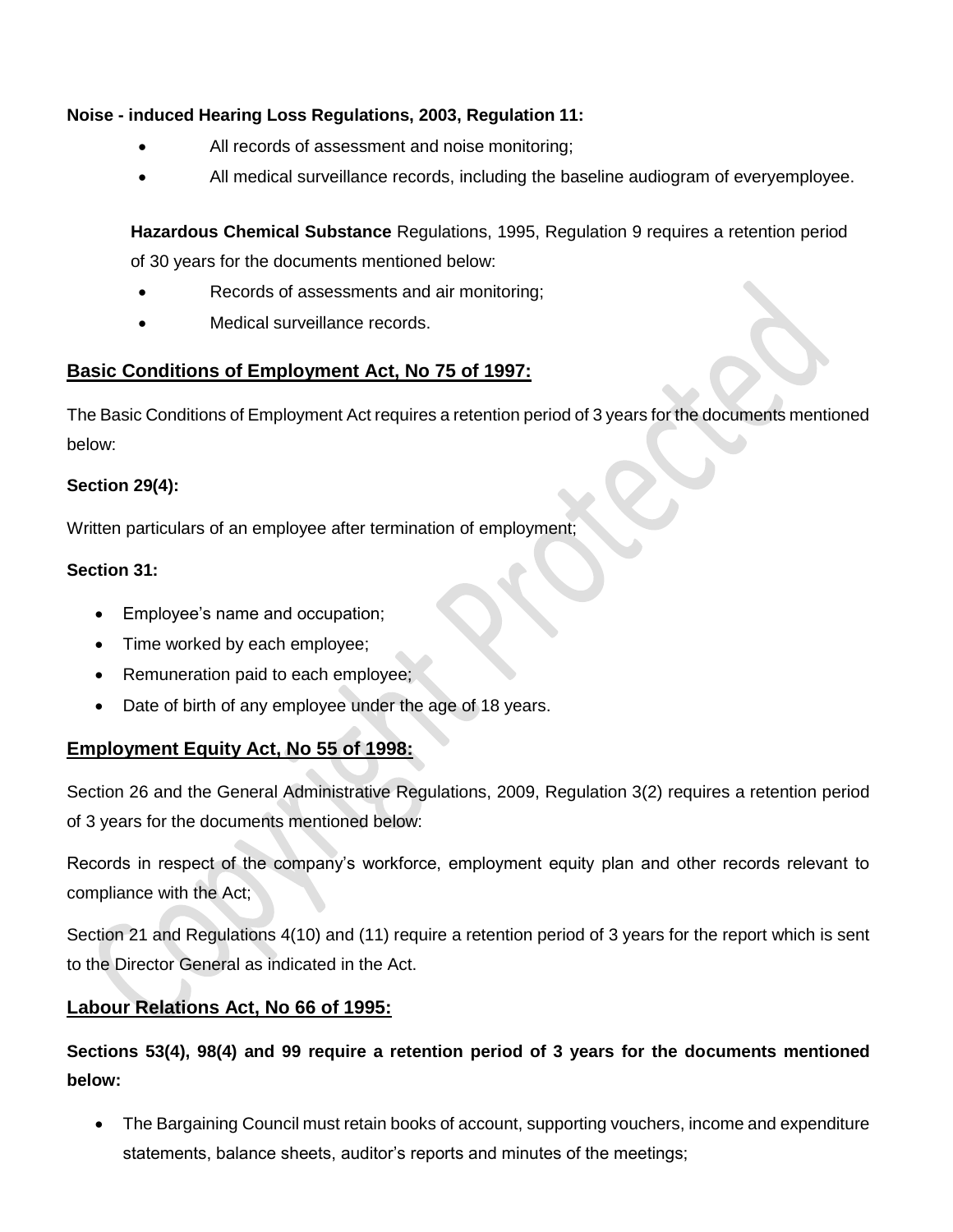- Registered Trade Unions and registered employer's organizations must retain books of account, supporting vouchers, records of subscriptions or levies paid by its members, income and expenditure statements, balance sheets, auditor's reports and minutes of the meetings;
- Registered Trade Unions and employer's organizations must retain the ballot papers;
- Records to be retained by the employer are the collective agreements and arbitration awards.

# **Sections 99, 205(3), Schedule 8 of Section 5 and Schedule 3 of Section 8(a) require an indefinite retention period for the documents mentioned below:**

- Registered Trade Unions and registered employer's organizations must retain a list of its members;
- An employer must retain prescribed details of any strike, lock-out or protest action involving its employees;
- Records of each employee specifying the nature of any disciplinary transgressions, the actions taken by the employer and the reasons for the actions;
- The Commission must retain books of accounts, records of income and expenditure, assets and liabilities.

## **Unemployment Insurance Act, No 63 of 2002:**

The Unemployment Insurance Act, applies to all employees and employers except:

- Workers working less than 24 hours per month;
- Learners;
- Public servants:
- Foreigners working on a contract basis;
- Workers who get a monthly State (old age) pension;
- Workers who only earn commission.

Section 56(2)(c) requires a retention period of 5 years, from the date of submission, for the documents mentioned below:

 Employers must retain personal records of each of their current employees in terms of their names, identification number, monthly remuneration and address where the employee is employed.

## **Tax Administration Act, No 28 of 2011:**

## **Section 29 of the Tax Administration Act, states that records of documents must be retained to:**

- Enable a person to observe the requirements of the Act;
- Are specifically required under a Tax Act by the Commissioner by the public notice;
- Will enable SARS to be satisfied that the person has observed these requirements.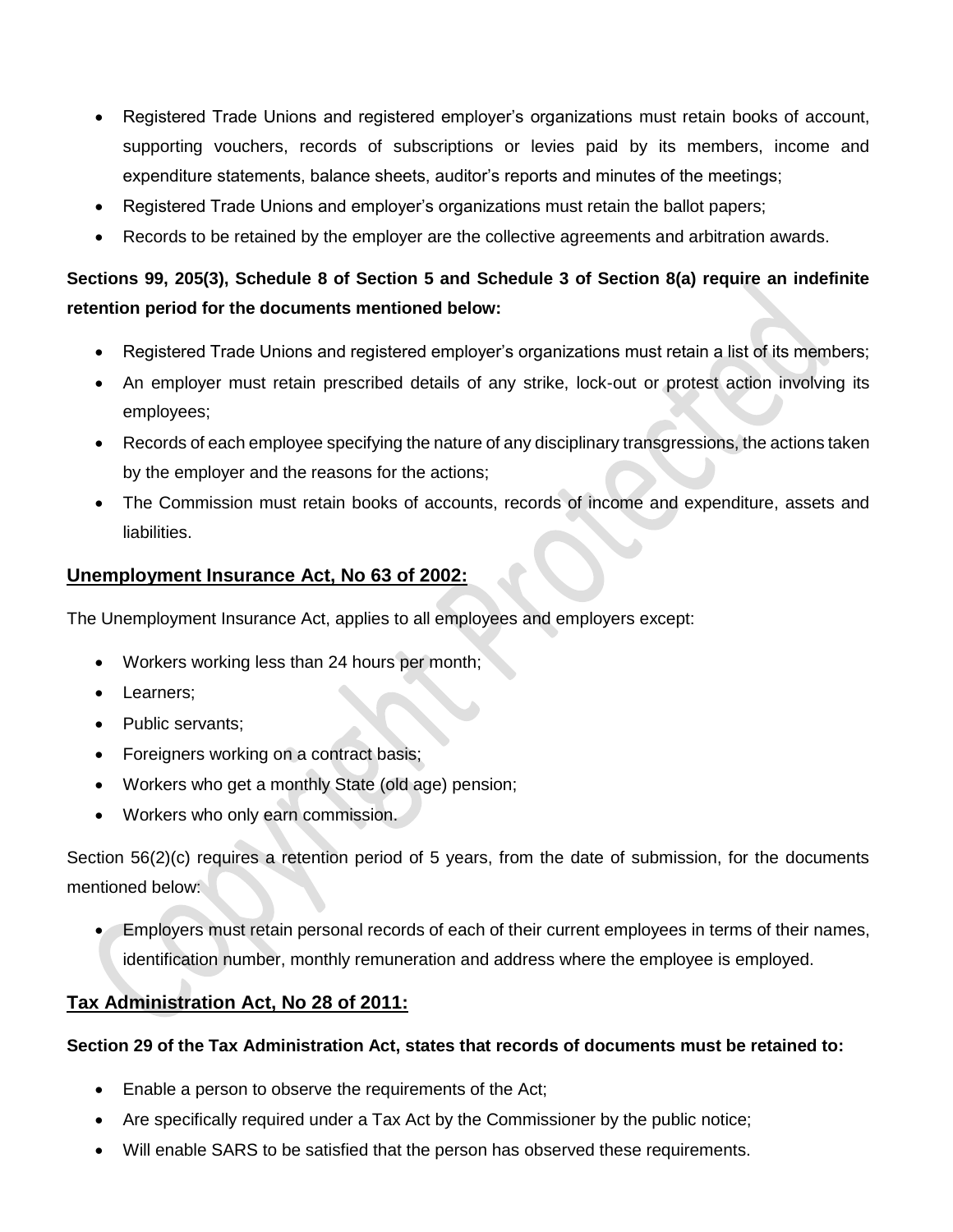**Section 29(3)(a) requires a retention period of 5 years**, from the date of submission for taxpayers that have submitted a return and an indefinite retention period, until the return is submitted, then a 5 year period applies for taxpayers who were meant to submit a return, but have not Section 29(3)(b) requires a retention period of 5 years from the end of the relevant tax period for taxpayers who were not required to submit a return, but had capital gains/losses or engaged in any other activity that is subject to tax or would be subject to tax but for the application of a threshold or exemption.

**Section 32(a) and (b) require a retention period of 5 years** but records must be retained until the audit is concluded or the assessment or decision becomes final, for documents indicating that a person has been notified or is aware that the records are subject to an audit or investigation and the person who has lodged an objection or appeal against an assessment or decision under the TAA.

## **Income Tax Act, No 58 of 1962:**

Schedule 4, paragraph 14(1)(a)-(d) of the Income Tax Act requires a retention period of 5 years from the date of submission for documents pertaining to each employee that the employer shall keep:

- Amount of remuneration paid or due by him to the employee;
- The amount of employees tax deducted or withheld from the remuneration paid or due;
- The income tax reference number of that employee;
- Any further prescribed information;
- **•** Employer Reconciliation return.

Schedule 6, paragraph 14(a)-(d) requires a retention period of 5 years from the date of submission or 5 years from the end of the relevant tax year, depending on the type of transaction for documents pertaining to:

- Amounts received by that registered micro business during a year of assessment;
- Dividends declared by that registered micro business during a year of assessment;
- Each asset as at the end of a year of assessment with cost price of more than R 10 000;
- Each liability as at the end of a year of assessment that exceeded R 10 000.

## **Value Added Tax Act, No 89 of 1991:**

- Section 15(9), 16(2) and 55(1)(a) of the Value Added Tax Act and Interpretation Note 31, 30 March requires a retention period of 5 years from the date of submission of the return for the documents mentioned below:
- Where a vendor's basis of accounting is changed the vendor shall prepare lists of debtors and creditors showing the amounts owing to the creditors at the end of the tax period immediately preceding the changeover period;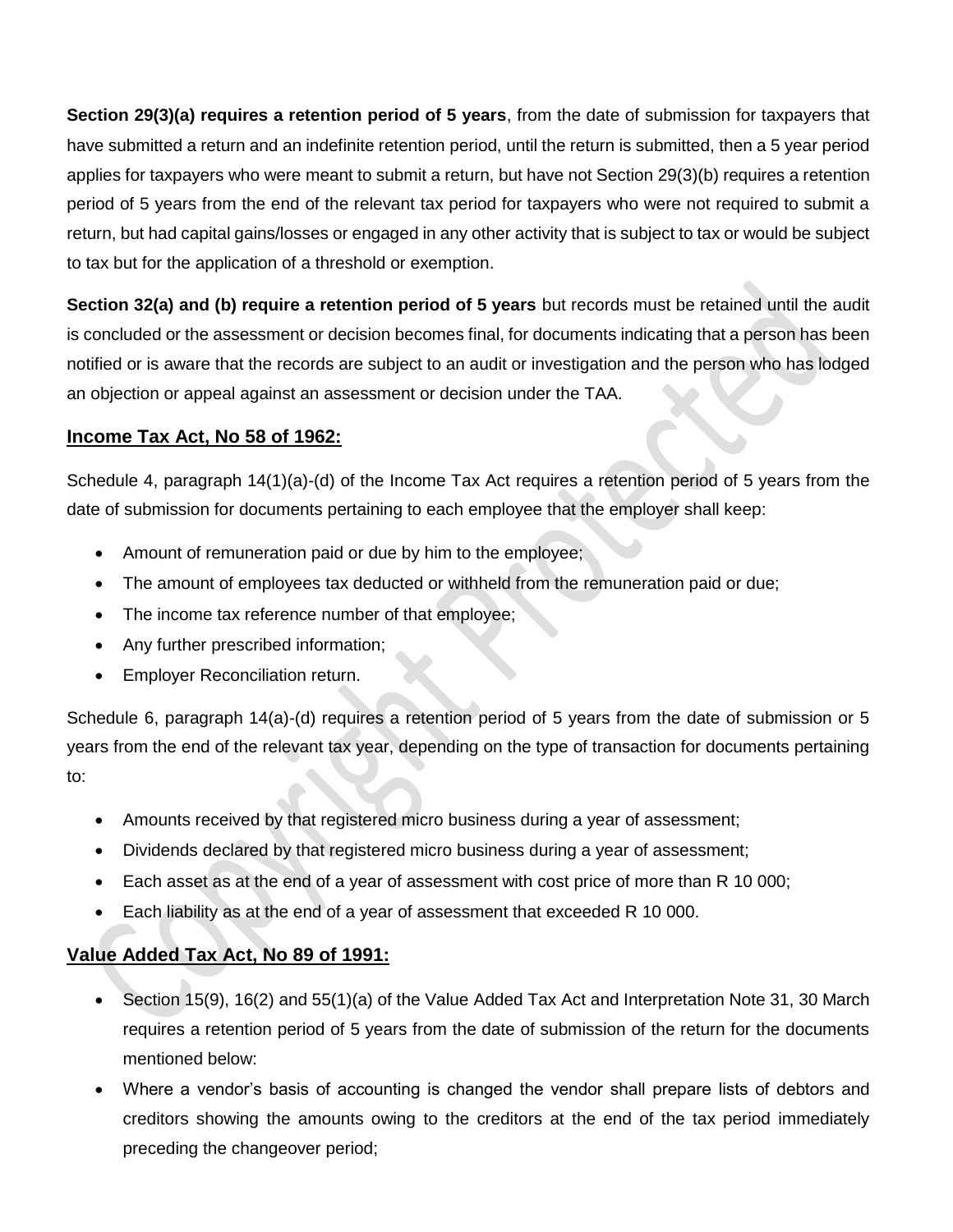- Importation of goods, bill of entry, other documents prescribed by the Custom and Excise Act and proof that the VAT charge has been paid to SARS;
- Vendors are obliged to retain records of all goods and services, rate of tax applicable to the supply, list of suppliers or agents, invoices and tax invoices, credit and debit notes, bank statements, deposit slips, stock lists and paid cheques;
- Documentary proof substantiating the zero rating of supplies;
- Where a tax invoice, credit or debit note, has been issued in relation to a supply by an agent or a bill of entry as described in the Customs and Excise Act, the agent shall maintain sufficient records to enable the name, address and VAT registration number of the principal to be ascertained.

## **18. ELECTRONIC STORAGE**

- The internal procedure requires that electronic storage of information: important documents and information must be referred to and discussed with IT who will arrange for the indexing, storage and retrieval thereof. This will be done in conjunction with the departments concerned.
- Scanned documents: If documents are scanned, the hard copy must be retained for as long as the information is used or for 1 year after the date of scanning, with the exception of documents pertaining to personnel. Any document containing information on the written particulars of an employee, including: employee's name and occupation, time worked by each employee, remuneration and date of birth of an employee under the age of 18 years; must be retained for a period of 3 years after termination of employment.
- Section 51 of the Electronic Communications Act No 25 of 2005 requires that personal information and the purpose for which the data was collected must be kept by the person who electronically requests, collects, collates, processes or stores the information and a record of any third party to whom the information was disclosed must be retained for a period of 1 year or for as long as the information is used.

It is also required that all personal information which has become obsolete must be destroyed.

## **19. DESTRUCTION OF DOCUMENTS**

Each department is responsible for attending to the destruction of its documents, which must be done on a regular basis. Files must be checked in order to make sure that they may be destroyed and also to ascertain if there are important original documents in the file. Original documents must be returned to the holder thereof, failing which, they should be retained by the Company pending such return.

After completion of the process the General Manager of the department shall, in writing, authorise the removal and destruction of the documents in the authorisation document. These records will be retained by Registration.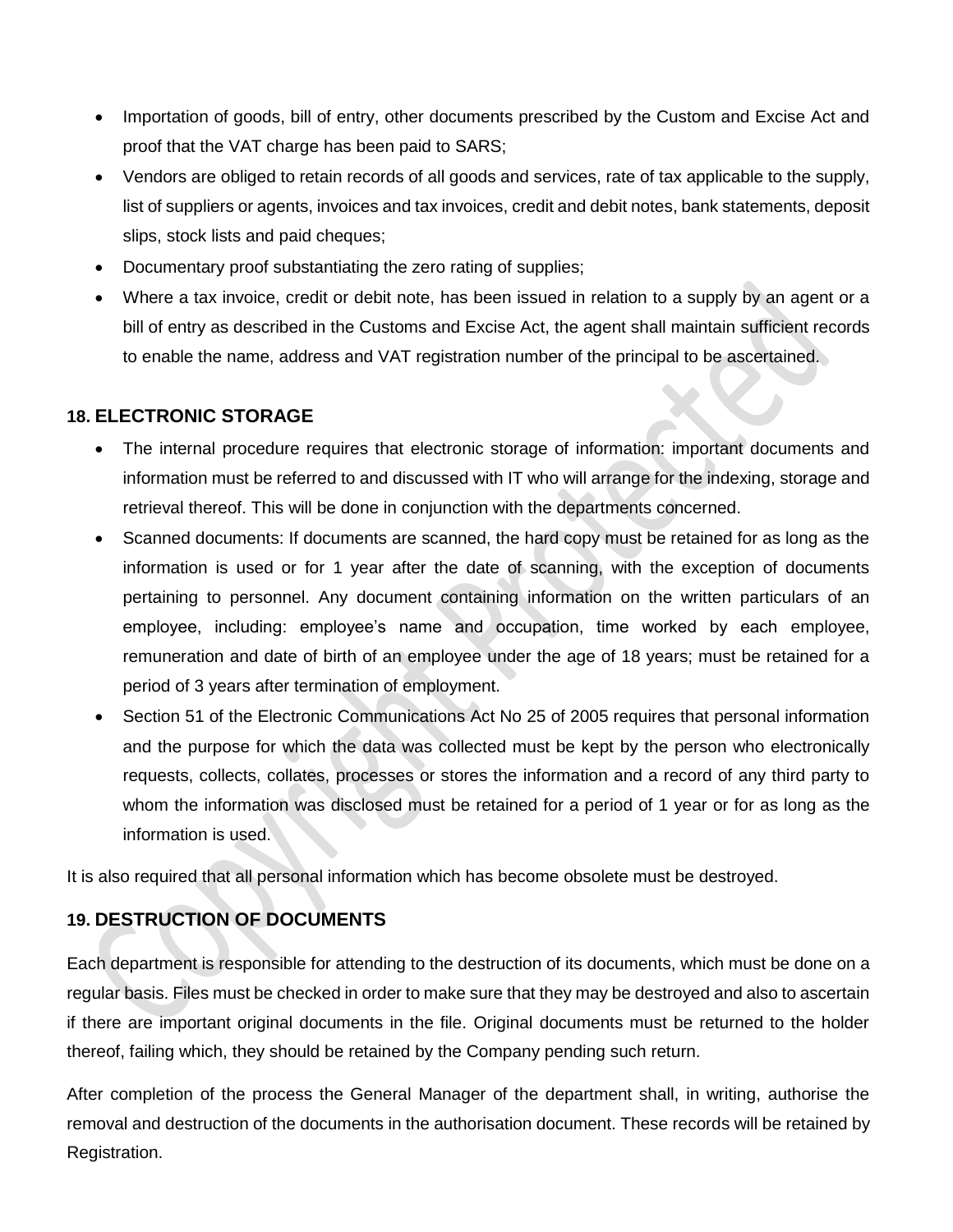The documents are then made available for collection by the removers of the Company's documents, who also ensure that the documents are shredded before disposal. This also helps to ensure confidentiality of information.

Documents may also be stored off-site, in storage facilities approved by the Company.

## **20. POLICY CHAMPION**

Contact details of the administrator responsible for this policy:

**Name:** Dr PC Pelser

**Position:** Managing Director

**Tel:** 044 050 1352

**Email:** [info@gardenroutehandsurgeon.co.za](mailto:info@gardenroutehandsurgeon.co.za)

## **INFORMATION OFFICER DETAILS**

**Name:** Dr PC Pelser

**Telephone Number:** 044 050 1352

**Fax Number:** N/A

**Email Address:** [info@gardenroutehandsurgeon.co.za](mailto:info@gardenroutehandsurgeon.co.za)

## **DEPUTY INFORMATION OFFICER DETAILS**

**Name:** Sanett van Aswegen **Telephone Number:** 044 050 1352 **Fax Number:** N/A

**Email Address:** [info@gardenroutehandsurgeon.co.za](mailto:info@gardenroutehandsurgeon.co.za)

#### **HEAD OFFICE DETAILS**

**Telephone Number:** 044 050 1352 **Fax Number:** N/A **Postal Address:** N/A **Physical Address:** 19 Gloucester Ln, George Central, George, 6530 **Email Address:** [info@gardenroutehandsurgeon.co.za](mailto:info@gardenroutehandsurgeon.co.za) **Website:** <http://gardenroutehandsurgeon.co.za/>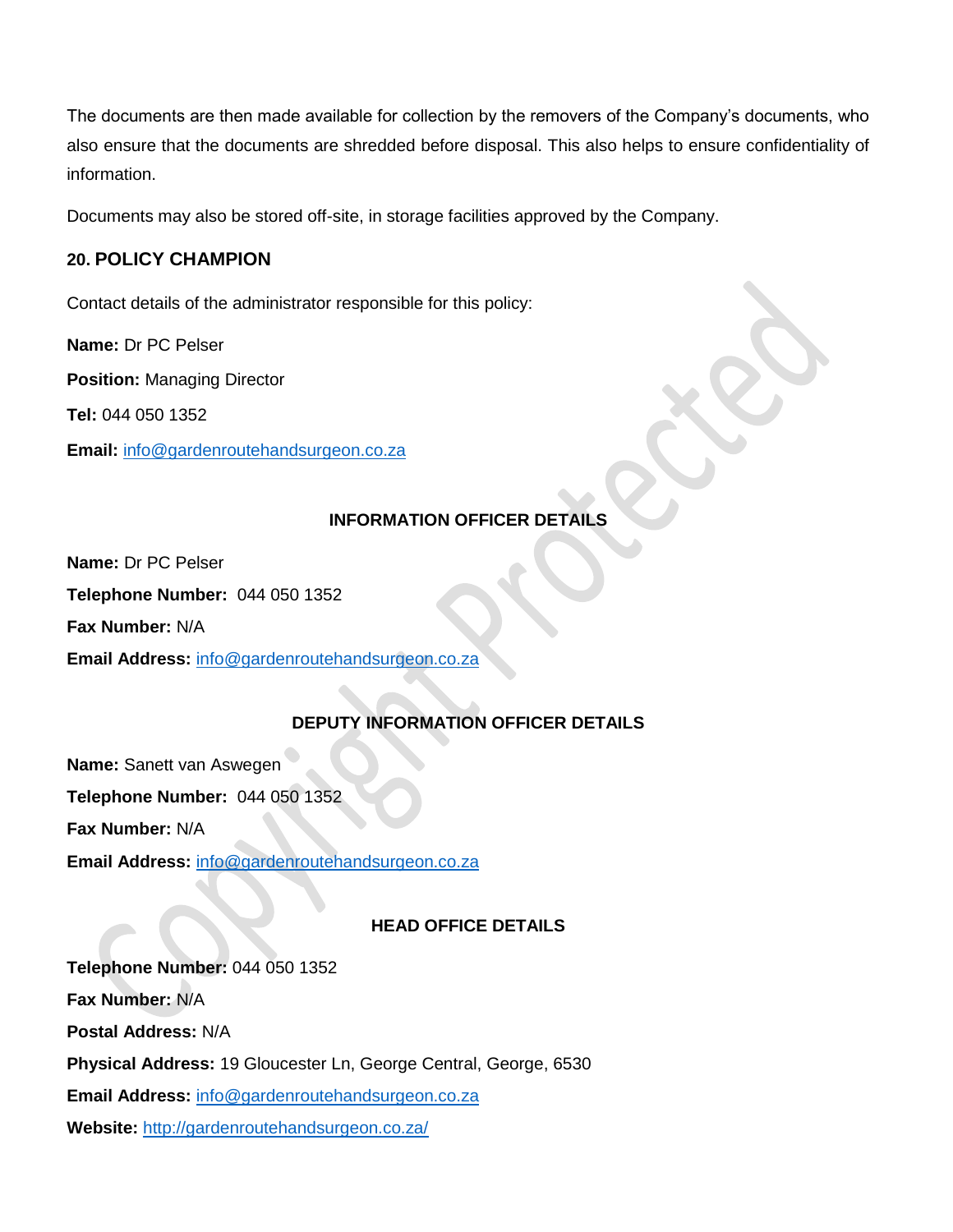## **21. Revision History**

| <b>Reviewers</b>              |             |                 |                                       |  |
|-------------------------------|-------------|-----------------|---------------------------------------|--|
| <b>Name Surname Signature</b> | <b>Date</b> | <b>Position</b> | <b>Subject &amp; Raised Questions</b> |  |
|                               |             |                 |                                       |  |
|                               |             |                 |                                       |  |
|                               |             |                 |                                       |  |
|                               |             |                 |                                       |  |

|             |               | <b>Changes Made</b> |                     |
|-------------|---------------|---------------------|---------------------|
| <b>Date</b> | <b>Author</b> | <b>Version</b>      | <b>Changes Made</b> |
|             |               |                     |                     |
|             |               |                     |                     |
|             |               |                     |                     |
|             |               |                     |                     |

## **22. SOURCES**

- SAICA Guidelines-Updated October 2013 (also refers to the Banks Act and Insolvency Act);
- Companies Act, 61/1973;
- $\bullet$  Income Tax Act, 58/1962;
- Financial Intelligence Centre Act, 38/2001;
- ECTA, 25/2002;
- RICA, 70/2002;
- Second Hand Goods Act, 23/1955;
- Firearms Control Act, 60/2000;
- Basic Conditions of Employment Act, 75/1997;
- Unemployment Insurance Act, 63/2001;
- Unemployment Insurance Contributions Act, 4/2002;
- National Credit Act, 34/2005;
- Compensation for Occupational Injuries & Diseases Act, 130/1993;
- Skills Development Levies Act, 9/1999;
- Employment Equity Act, 55/1998;
- Labour Relations Act, 66/1995;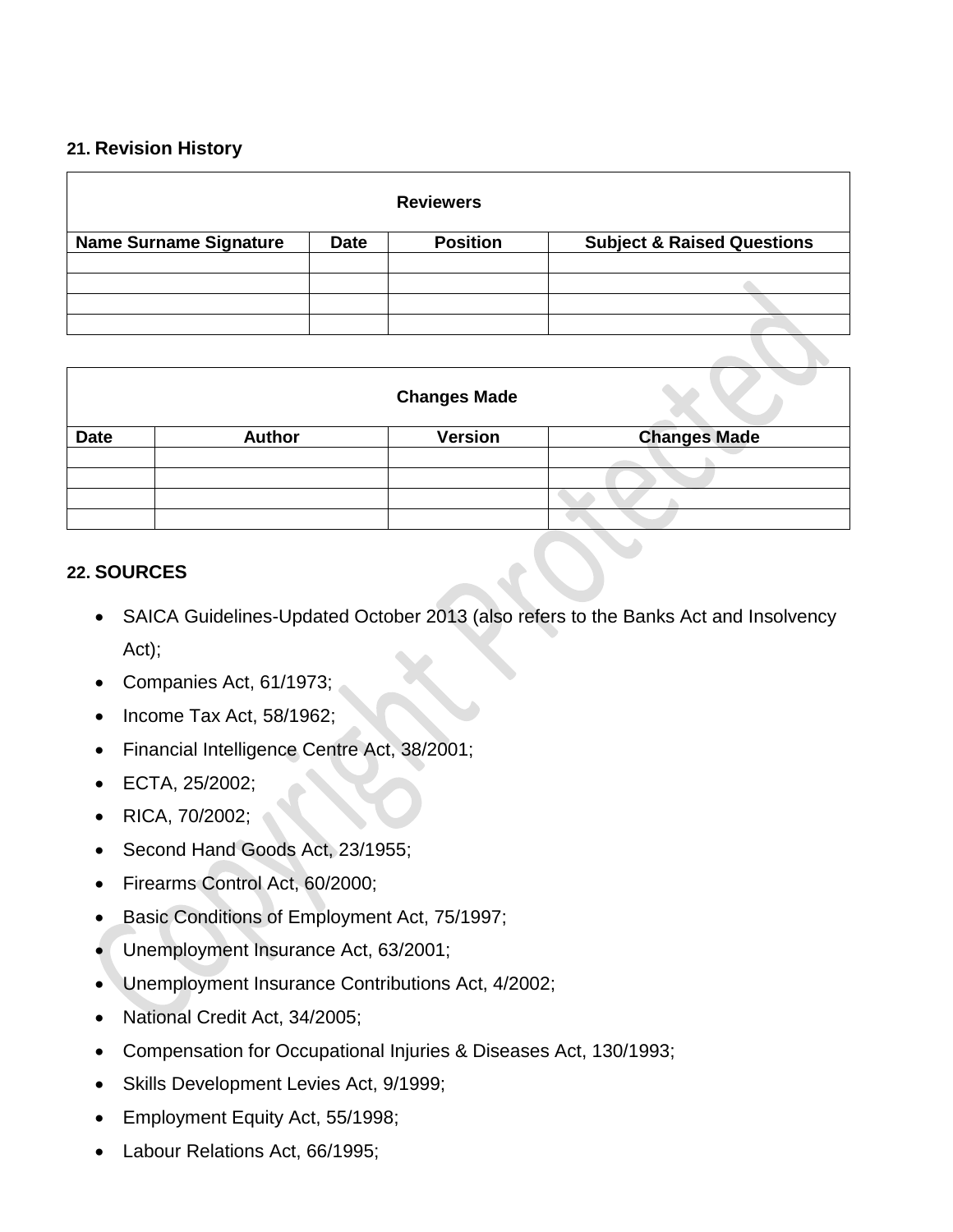- Securities Services Act, 36/2004;
- Value-Added Tax Act, 89/1991;
- POPI, 4/2013;
- PRECCA, 12/2004;
- PROCDATRA, 33/2004;
- FAIS, 37/2002;
- Prescription Act, 68/1969;
- Safex Rules:
- Legal advice (Juta);
- Companies Amendment Act 3/2011;
- Companies Regulations 2011;
- Tax Administration Act, 28/2011.

This Manual is for informative and educational purposes only and will be governed by and construed in accordance with the laws of South Africa, without regard to its conflicts of law provisions. If for any reason, any provision of this Manual is found incorrect or inaccurate, that provision shall be enforced to the maximum extent permissible so as to affect the intent of the parties as reflected in that provision, and the remainder of the Manual shall continue in full force and effect. The section titles used in this Manual are purely for convenience and carry with them no legal or contractual effect. No Legal Advice or Attorney-Client Relationship is created by this Manual between the Author and the User.